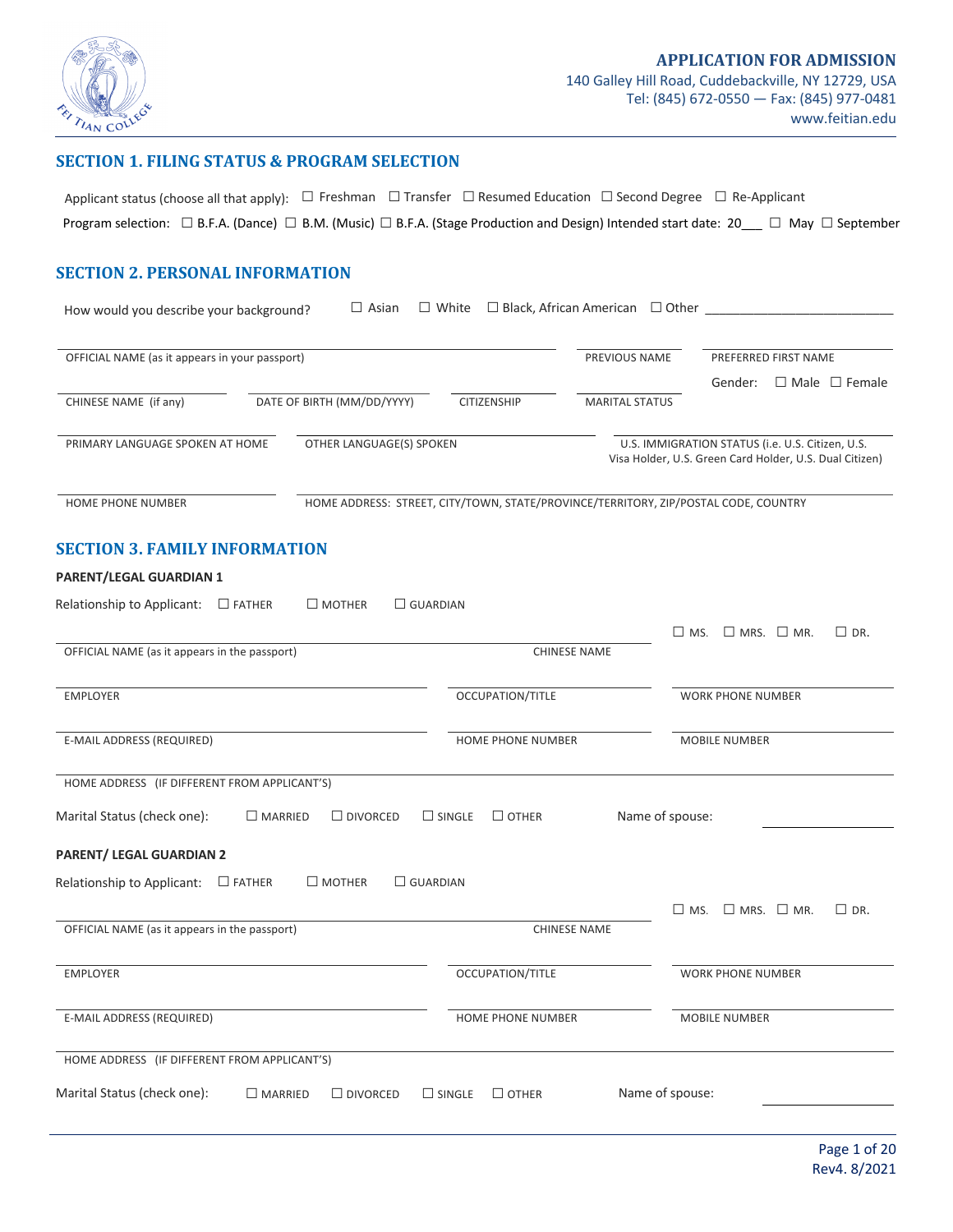

#### **SIBLINGS**

| OFFICIAL NAME (as it appears in the passport)                                                                  | DATE OF BIRTH                      | <b>CURRENT SCHOOL</b> |                      |         |
|----------------------------------------------------------------------------------------------------------------|------------------------------------|-----------------------|----------------------|---------|
| OFFICIAL NAME (as it appears in the passport)                                                                  | DATE OF BIRTH                      | <b>CURRENT SCHOOL</b> |                      |         |
| OFFICIAL NAME (as it appears in the passport)                                                                  | <b>DATE OF BIRTH</b>               | <b>CURRENT SCHOOL</b> |                      |         |
| <b>SECTION 4. EDUCATIONAL BACKGROUND</b>                                                                       |                                    |                       |                      |         |
| <b>SECONDARY SCHOOL</b> (please attach an additional page if you have attended more than one secondary school) |                                    |                       |                      |         |
|                                                                                                                |                                    | Dates Attended:       |                      |         |
| <b>SCHOOL NAME</b>                                                                                             |                                    |                       | (MM/YY)              | (MM/YY) |
| SCHOOL ADDRESS: STREET, CITY/TOWN, STATE/PROVINCE/TERRITORY, ZIP/POSTAL CODE, COUNTRY                          |                                    |                       |                      |         |
|                                                                                                                |                                    |                       |                      |         |
| <b>GUIDANCE COUNSELOR</b>                                                                                      | <b>TELEPHONE NUMBER</b>            |                       | <b>EMAIL ADDRESS</b> |         |
| School Type (check all that apply):<br>$\Box$ PUBLIC<br>$\Box$ PRIVATE                                         | $\Box$ PAROCHIAL<br>$\Box$ CHARTER | $\Box$ BOARDING       |                      |         |
| <b>POST-SECONDARY SCHOOL</b>                                                                                   |                                    |                       |                      |         |

|                    |                       | Dates Attended: |         |         |
|--------------------|-----------------------|-----------------|---------|---------|
| <b>SCHOOL NAME</b> | DEGREE AWARDED, MAJOR |                 | (MM/YY) | (MM/YY) |

### **SECTION 5. TESTS AND HONORS**

You must arrange for official transcripts and score reports to be sent from your secondary school and the appropriate testing agencies to the **Office of Admissions and Records at Fei Tian College.**

|                      | <b>Scholastic Assessment Test (SAT) I</b>                               |                                              |                                                                          | <b>American College Test (ACT)</b> |                        |                                                 |  |
|----------------------|-------------------------------------------------------------------------|----------------------------------------------|--------------------------------------------------------------------------|------------------------------------|------------------------|-------------------------------------------------|--|
|                      | <b>DATE</b>                                                             | SCORE                                        |                                                                          | DATE                               | <b>COMPOSITE SCORE</b> |                                                 |  |
|                      | 1 <sup>ST</sup> TEST ___________ CR/V _________ M _________ W _________ |                                              |                                                                          |                                    |                        |                                                 |  |
|                      |                                                                         |                                              | 2 <sup>ND</sup> TEST ____________ CR/V _________ M _________ W _________ |                                    |                        |                                                 |  |
|                      | <b>Scholastic Assessment Test (SAT) II</b> (optional)                   |                                              |                                                                          |                                    |                        | <b>Advanced Placement Exams (AP)</b> (optional) |  |
| SUBJECT              | DATE                                                                    | SCORE                                        |                                                                          | SUBJECT                            | DATE                   | SCORE                                           |  |
|                      |                                                                         |                                              |                                                                          |                                    |                        |                                                 |  |
|                      |                                                                         |                                              |                                                                          |                                    |                        |                                                 |  |
|                      | <b>Test of English Proficiency</b>                                      |                                              |                                                                          |                                    |                        |                                                 |  |
|                      | <b>TEST</b>                                                             | DATE                                         | <b>SCORE</b>                                                             |                                    |                        |                                                 |  |
|                      |                                                                         |                                              |                                                                          |                                    |                        |                                                 |  |
| 2 <sup>ND</sup> TEST |                                                                         | the control of the control of the control of |                                                                          |                                    |                        |                                                 |  |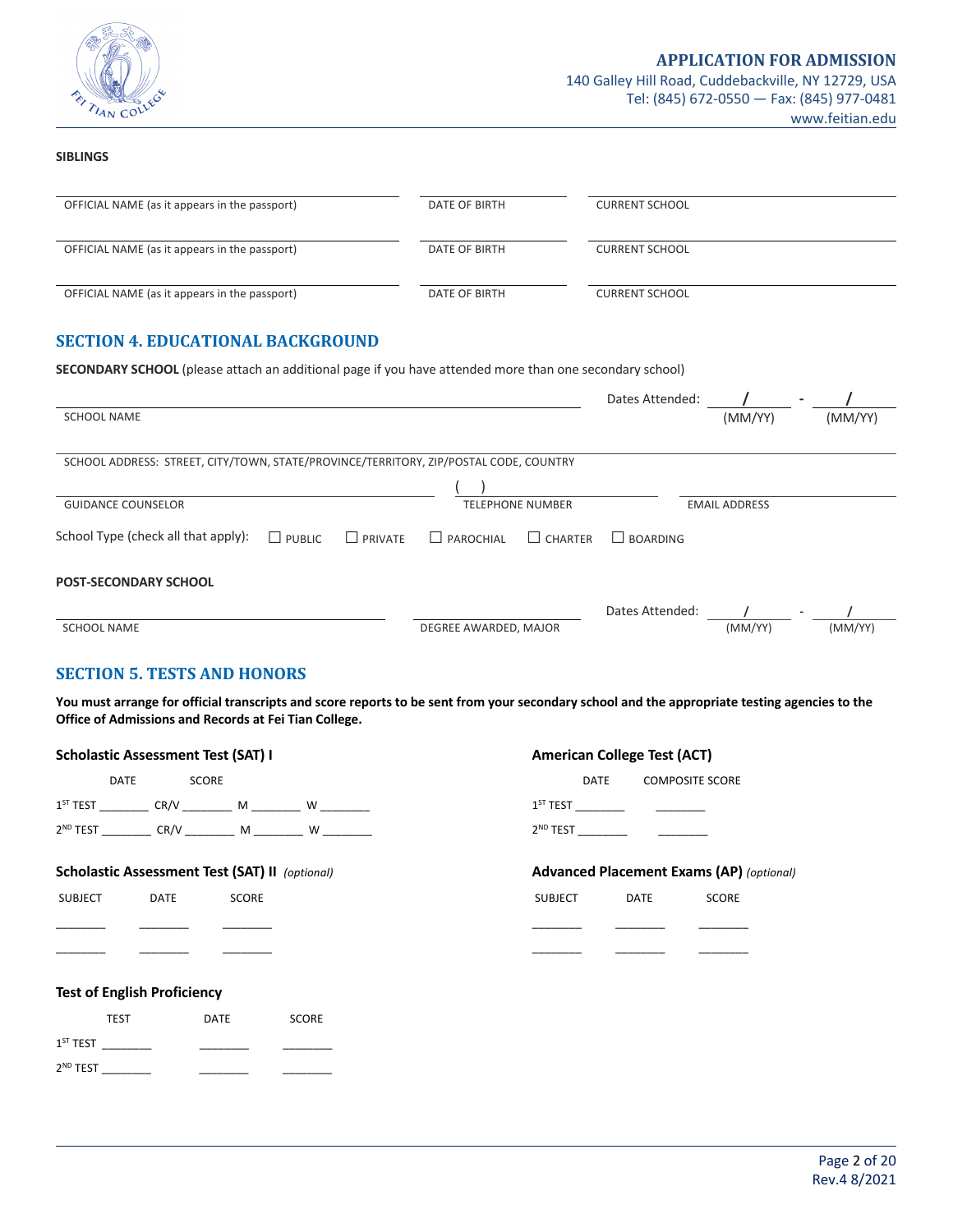

Please briefly list any academic distinctions, honors, or awards you have received since 9th grade (or international equivalent).

| Grade level or Post-graduation | Honor |
|--------------------------------|-------|
| Grade level or Post-graduation | Honor |

### **SECTION 6. ACTIVITIES AND INTERESTS**

Please list your school, community, performance, and work activities in their order of importance to you. To allow us to focus on the highlights of your activities, please complete this section even if you plan to attach a curriculum vitae.

|        |        |   | Grade    |                                                                                                                                                                                                                                      | Hours    | Weeks    | Position held / honors received | Do you plan to<br>participate at FTC? |
|--------|--------|---|----------|--------------------------------------------------------------------------------------------------------------------------------------------------------------------------------------------------------------------------------------|----------|----------|---------------------------------|---------------------------------------|
| 9      | 10     |   | 11 12    | PG                                                                                                                                                                                                                                   | per week | per year |                                 |                                       |
| $\Box$ | $\Box$ | □ | o        | ❏                                                                                                                                                                                                                                    |          |          |                                 | ◘                                     |
|        |        |   |          | Activity and the state of the state of the state of the state of the state of the state of the state of the state of the state of the state of the state of the state of the state of the state of the state of the state of t       |          |          |                                 |                                       |
| $\Box$ | D      | ◘ | o        | Q                                                                                                                                                                                                                                    |          |          |                                 | ◘                                     |
|        |        |   | Activity |                                                                                                                                                                                                                                      |          |          |                                 |                                       |
| $\Box$ | n      | ◘ | 0        | ❏                                                                                                                                                                                                                                    |          |          |                                 | ❏                                     |
|        |        |   |          | Activity <b>Exercise Service Service Service Service Service Service Service Service Service Service Service Service Service Service Service Service Service Service Service Service Service Service Service Service Service Ser</b> |          |          |                                 |                                       |

Please briefly elaborate on one of your extracurricular or work activities in the space below or on an attached sheet (150 words or fewer).

\_\_\_\_\_\_\_\_\_\_\_\_\_\_\_\_\_\_\_\_\_\_\_\_\_\_\_\_\_\_\_\_\_\_\_\_\_\_\_\_\_\_\_\_\_\_\_\_\_\_\_\_\_\_\_\_\_\_\_\_\_\_\_\_\_\_\_\_\_\_\_\_\_\_\_\_\_\_\_\_\_\_\_\_\_\_\_\_\_\_\_\_\_\_\_\_\_\_\_\_\_\_\_\_\_\_\_\_ \_\_\_\_\_\_\_\_\_\_\_\_\_\_\_\_\_\_\_\_\_\_\_\_\_\_\_\_\_\_\_\_\_\_\_\_\_\_\_\_\_\_\_\_\_\_\_\_\_\_\_\_\_\_\_\_\_\_\_\_\_\_\_\_\_\_\_\_\_\_\_\_\_\_\_\_\_\_\_\_\_\_\_\_\_\_\_\_\_\_\_\_\_\_\_\_\_\_\_\_\_\_\_\_\_\_\_\_ \_\_\_\_\_\_\_\_\_\_\_\_\_\_\_\_\_\_\_\_\_\_\_\_\_\_\_\_\_\_\_\_\_\_\_\_\_\_\_\_\_\_\_\_\_\_\_\_\_\_\_\_\_\_\_\_\_\_\_\_\_\_\_\_\_\_\_\_\_\_\_\_\_\_\_\_\_\_\_\_\_\_\_\_\_\_\_\_\_\_\_\_\_\_\_\_\_\_\_\_\_\_\_\_\_\_\_\_

\_\_\_\_\_\_\_\_\_\_\_\_\_\_\_\_\_\_\_\_\_\_\_\_\_\_\_\_\_\_\_\_\_\_\_\_\_\_\_\_\_\_\_\_\_\_\_\_\_\_\_\_\_\_\_\_\_\_\_\_\_\_\_\_\_\_\_\_\_\_\_\_\_\_\_\_\_\_\_\_\_\_\_\_\_\_\_\_\_\_\_\_\_\_\_\_\_\_\_\_\_\_\_\_\_\_\_\_ \_\_\_\_\_\_\_\_\_\_\_\_\_\_\_\_\_\_\_\_\_\_\_\_\_\_\_\_\_\_\_\_\_\_\_\_\_\_\_\_\_\_\_\_\_\_\_\_\_\_\_\_\_\_\_\_\_\_\_\_\_\_\_\_\_\_\_\_\_\_\_\_\_\_\_\_\_\_\_\_\_\_\_\_\_\_\_\_\_\_\_\_\_\_\_\_\_\_\_\_\_\_\_\_\_\_\_\_ \_\_\_\_\_\_\_\_\_\_\_\_\_\_\_\_\_\_\_\_\_\_\_\_\_\_\_\_\_\_\_\_\_\_\_\_\_\_\_\_\_\_\_\_\_\_\_\_\_\_\_\_\_\_\_\_\_\_\_\_\_\_\_\_\_\_\_\_\_\_\_\_\_\_\_\_\_\_\_\_\_\_\_\_\_\_\_\_\_\_\_\_\_\_\_\_\_\_\_\_\_\_\_\_\_\_\_\_

### **SECTION 7. INTEREST IN FEI TIAN COLLEGE**

Please tell us what you find most appealing about Fei Tian College and why.

Please tell us what attracts you specifically to the study of classical Chinese dance, classical Western and Chinese music performance, or stage production and design.

\_\_\_\_\_\_\_\_\_\_\_\_\_\_\_\_\_\_\_\_\_\_\_\_\_\_\_\_\_\_\_\_\_\_\_\_\_\_\_\_\_\_\_\_\_\_\_\_\_\_\_\_\_\_\_\_\_\_\_\_\_\_\_\_\_\_\_\_\_\_\_\_\_\_\_\_\_\_\_\_\_\_\_\_\_\_\_\_\_\_\_\_\_\_\_\_\_\_\_\_\_\_\_\_\_\_\_\_ \_\_\_\_\_\_\_\_\_\_\_\_\_\_\_\_\_\_\_\_\_\_\_\_\_\_\_\_\_\_\_\_\_\_\_\_\_\_\_\_\_\_\_\_\_\_\_\_\_\_\_\_\_\_\_\_\_\_\_\_\_\_\_\_\_\_\_\_\_\_\_\_\_\_\_\_\_\_\_\_\_\_\_\_\_\_\_\_\_\_\_\_\_\_\_\_\_\_\_\_\_\_\_\_\_\_\_\_ \_\_\_\_\_\_\_\_\_\_\_\_\_\_\_\_\_\_\_\_\_\_\_\_\_\_\_\_\_\_\_\_\_\_\_\_\_\_\_\_\_\_\_\_\_\_\_\_\_\_\_\_\_\_\_\_\_\_\_\_\_\_\_\_\_\_\_\_\_\_\_\_\_\_\_\_\_\_\_\_\_\_\_\_\_\_\_\_\_\_\_\_\_\_\_\_\_\_\_\_\_\_\_\_\_\_

 $\mathcal{L}_\mathcal{L} = \mathcal{L}_\mathcal{L} = \mathcal{L}_\mathcal{L} = \mathcal{L}_\mathcal{L} = \mathcal{L}_\mathcal{L} = \mathcal{L}_\mathcal{L} = \mathcal{L}_\mathcal{L} = \mathcal{L}_\mathcal{L} = \mathcal{L}_\mathcal{L} = \mathcal{L}_\mathcal{L} = \mathcal{L}_\mathcal{L} = \mathcal{L}_\mathcal{L} = \mathcal{L}_\mathcal{L} = \mathcal{L}_\mathcal{L} = \mathcal{L}_\mathcal{L} = \mathcal{L}_\mathcal{L} = \mathcal{L}_\mathcal{L}$ 

To what other colleges and universities have you applied?

Have you visited the FTC campus?  $\Box$  No  $\Box$  Yes

Have you communicated with a FTC representative about the admissions process?  $\Box$  No  $\Box$  Yes (FTC representative:  $\Box$ )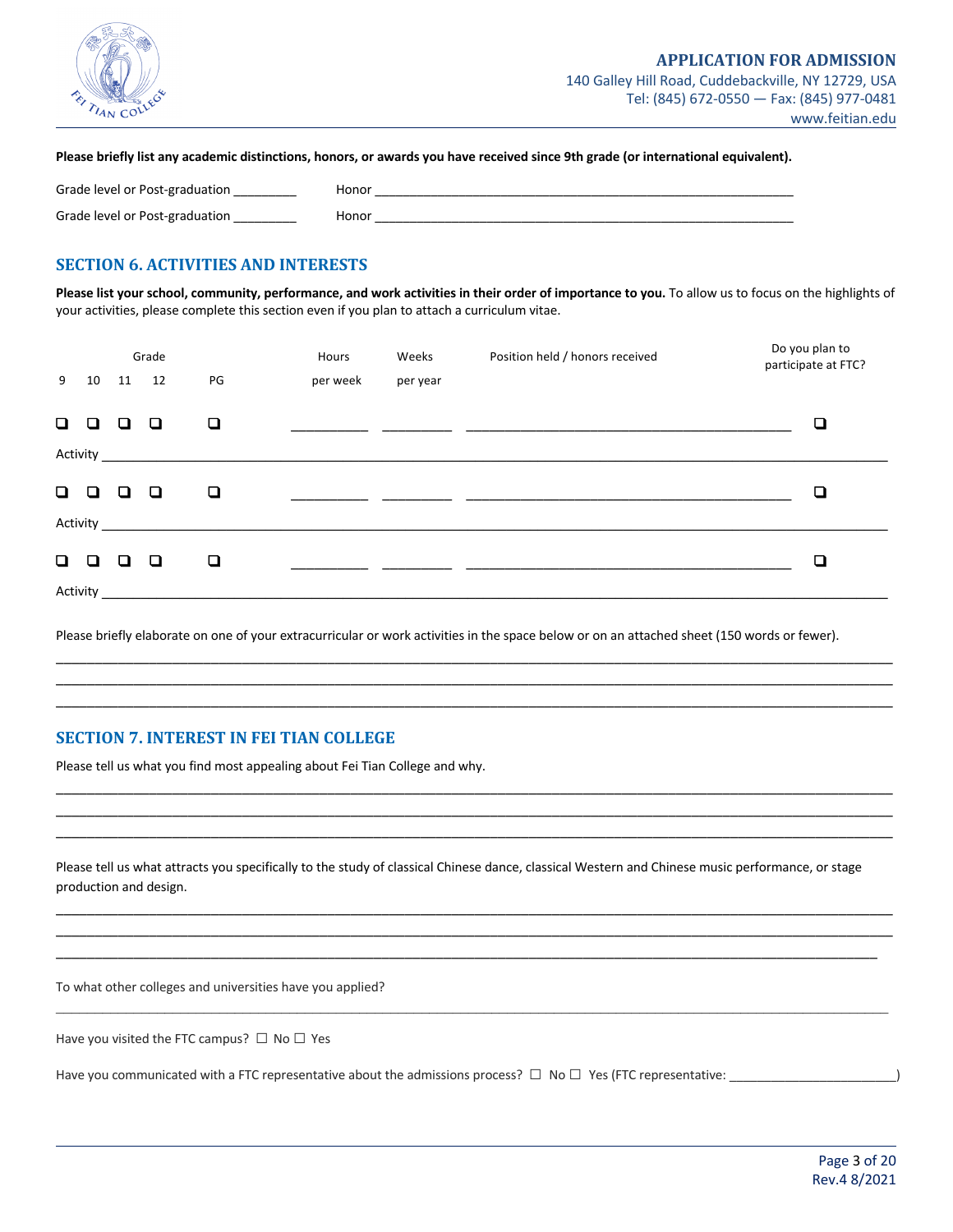

Please list any relatives who are attending or have graduated from a school in the Fei Tian system:

| <b>RELATIVE'S NAME</b>                                                                                      | RELATIONSHIP TO APPLICANT | PROGRAM / DEGREE AWARDED / DATES OF ATTENDANCE |
|-------------------------------------------------------------------------------------------------------------|---------------------------|------------------------------------------------|
| <b>RELATIVE'S NAME</b>                                                                                      | RELATIONSHIP TO APPLICANT | PROGRAM / DEGREE AWARDED / DATES OF ATTENDANCE |
| Do either of your parents work or volunteer for the Fei Tian system? $\Box$ No $\Box$ Yes (Name / Position: |                           |                                                |
| How did your interest in FTC develop? $\Box$ Campus visit $\Box$ FTC Website $\Box$ Other:                  |                           |                                                |

#### **SECTION 8. PERSONAL STATEMENT**

Please submit your original 1-2 page personal statement by attaching it as a separate document to this application.

### **SECTION 9. ADDITIONAL INFORMATION**

If there is any additional information you would like to provide regarding your application including special circumstances or additional qualifications, please do so in the space below or attach an additional page.

\_\_\_\_\_\_\_\_\_\_\_\_\_\_\_\_\_\_\_\_\_\_\_\_\_\_\_\_\_\_\_\_\_\_\_\_\_\_\_\_\_\_\_\_\_\_\_\_\_\_\_\_\_\_\_\_\_\_\_\_\_\_\_\_\_\_\_\_\_\_\_\_\_\_\_\_\_\_\_\_\_\_\_\_\_\_\_\_\_\_\_\_\_\_\_\_\_\_\_\_\_\_\_\_\_\_\_\_ \_\_\_\_\_\_\_\_\_\_\_\_\_\_\_\_\_\_\_\_\_\_\_\_\_\_\_\_\_\_\_\_\_\_\_\_\_\_\_\_\_\_\_\_\_\_\_\_\_\_\_\_\_\_\_\_\_\_\_\_\_\_\_\_\_\_\_\_\_\_\_\_\_\_\_\_\_\_\_\_\_\_\_\_\_\_\_\_\_\_\_\_\_\_\_\_\_\_\_\_\_\_\_\_\_\_\_\_ \_\_\_\_\_\_\_\_\_\_\_\_\_\_\_\_\_\_\_\_\_\_\_\_\_\_\_\_\_\_\_\_\_\_\_\_\_\_\_\_\_\_\_\_\_\_\_\_\_\_\_\_\_\_\_\_\_\_\_\_\_\_\_\_\_\_\_\_\_\_\_\_\_\_\_\_\_\_\_\_\_\_\_\_\_\_\_\_\_\_\_\_\_\_\_\_\_\_\_\_\_\_\_\_\_\_\_\_

### **SECTION 10. ARTISTIC SUPPLEMENT**

If you are applying to the Bachelor of Fine Arts in Classical Chinese Dance degree program, please complete Section 10A. If you are applying to the Bachelor of Music in Performance degree program, please complete Section 10B. If you are applying to the Bachelor of Fine Arts in Stage Production and Design degree program, please complete Section 10C.

### **SECTION 11: RECOMMENDATION LETTERS/INSTRUCTOR EVALUATIONS**

If you are applying to the Bachelor of Fine Arts in Classical Chinese Dance degree program, please see Section 11A and Section 11D. If you are applying to the Bachelor of Music in Performance degree program, please see Section 11B and Section 11D. If you are applying to the Bachelor of Fine Arts in Stage Production and Design degree program, please see Section 11C and Section 11D.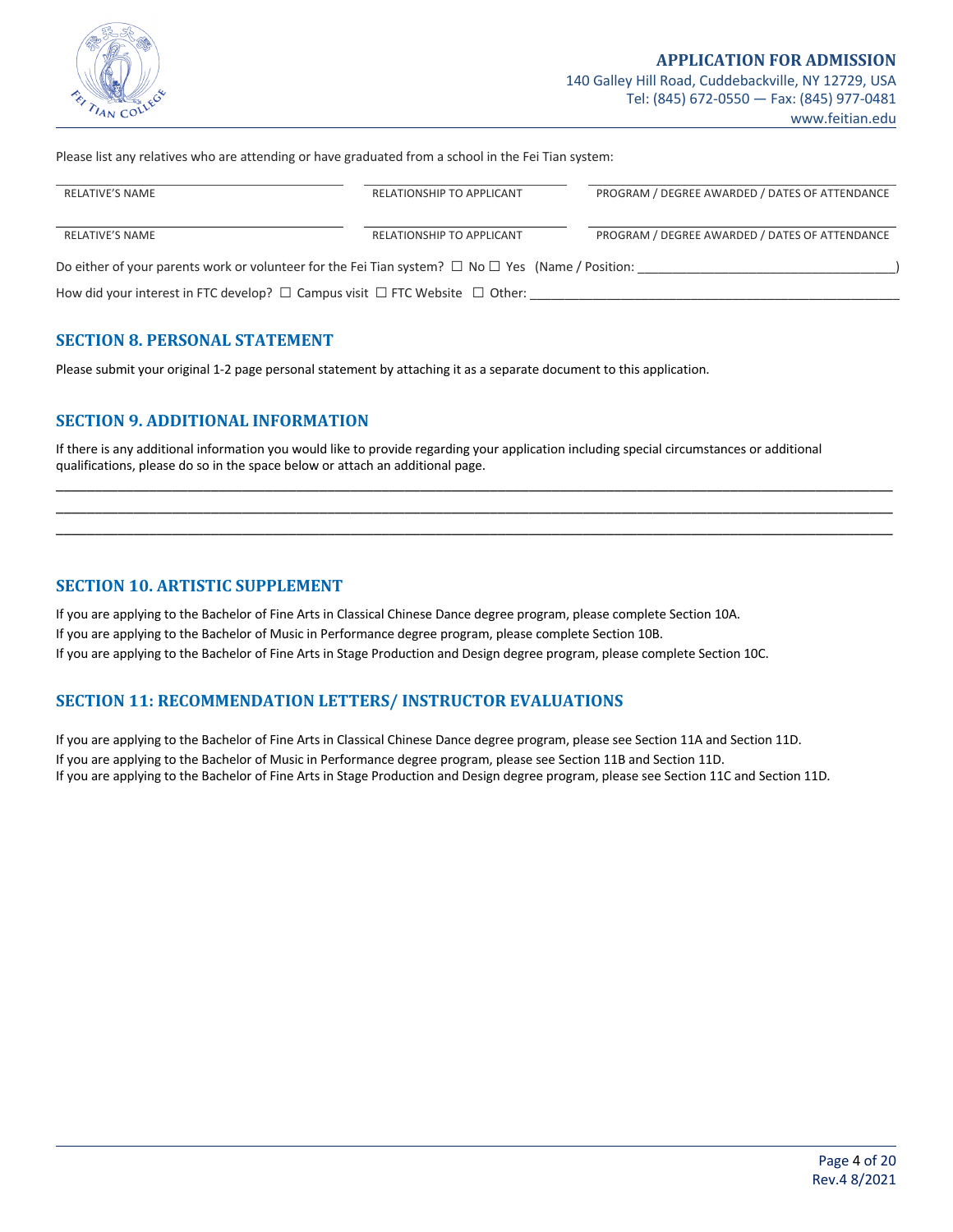

#### **SECTION 10A. DANCE SUPPLEMENT**

*Applicants who pass the pre-screening may be invited for a live audition on campus.*

# **Please list details of your previous dance studies:**

Please indicate your areas of experience in dance:

| $\Box$ Classical Chinese dance $\Box$ Chinese folk/ethnic dance $\Box$ Other dance form: |
|------------------------------------------------------------------------------------------|
|------------------------------------------------------------------------------------------|

| Studio/School 1 (current or most recent)                 | Studio/School 2 |
|----------------------------------------------------------|-----------------|
|                                                          |                 |
| Instructor (Mr./Ms./Dr., etc.) _________________________ |                 |
|                                                          |                 |
|                                                          |                 |
|                                                          |                 |
|                                                          |                 |

#### **Performance Recording and Information:**

Applicants to the B.F.A. in Classical Chinese Dance degree program must submit a *15-minute video* file of the applicant performing classical Chinese dance and/or another dance form, including a solo routine. The video must have been recorded within *six months of the date of application*. The recording must be unedited and clearly labeled with the applicant's full name and a list of the repertoire performed therein. The media type of the video could be a viewable online video link (e.g., Youtube or Vimeo), a video file sharing link (e.g., Google Drive, Microsoft OneDrive, or Dropbox), or a DVD that contains recording(s) of the applicant's performance. Please note that pre-screening materials will not be returned. After review of the recording and application, applicants who advance to the next round may be scheduled for a live audition.

| List any competitions you have participated in, and/or awards you have received in the field of dance: |
|--------------------------------------------------------------------------------------------------------|
|                                                                                                        |
| Describe briefly any study in the arts other than the performing arts: _____________________________   |
|                                                                                                        |
| List any dance books you have read recently or with which you are familiar: ________________________   |

\_\_\_\_\_\_\_\_\_\_\_\_\_\_\_\_\_\_\_\_\_\_\_\_\_\_\_\_\_\_\_\_\_\_\_\_\_\_\_\_\_\_\_\_\_\_\_\_\_\_\_\_\_\_\_\_\_\_\_\_\_\_\_\_\_\_\_\_\_\_\_\_\_\_\_\_\_\_\_\_\_\_\_\_\_\_\_\_\_\_\_\_\_\_\_\_\_\_\_\_\_\_\_\_\_\_\_\_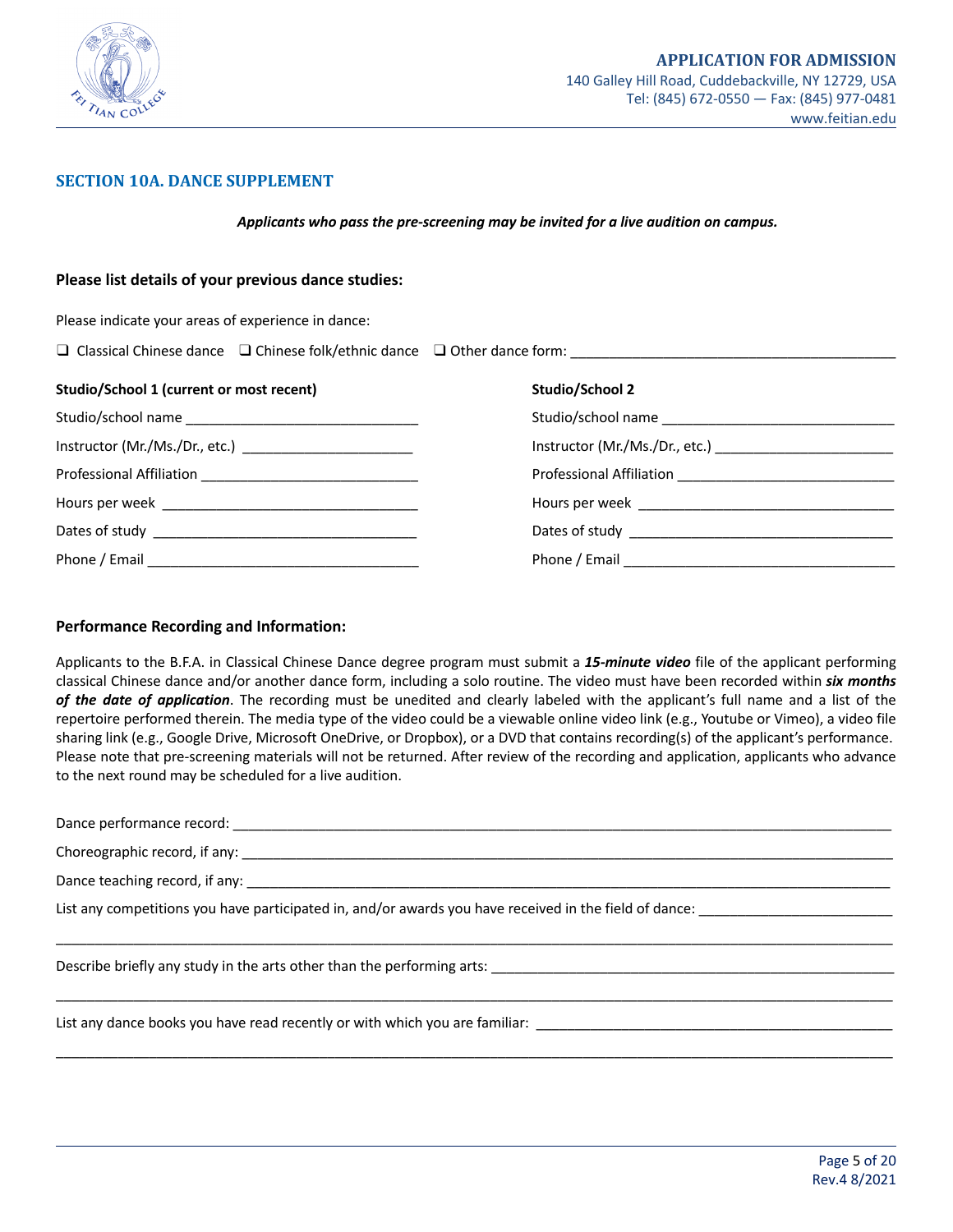

### **SECTION 10B. MUSIC SUPPLEMENT**

#### *Applicants who pass the pre-screening may be invited for a live audition on campus.*

#### **Please list details of your previous music studies:**

Please indicate the total number of years you have completed in private study of your principal instrument(s):

| Instructor 1 (current or most recent)                     | <b>Instructor 2</b> |
|-----------------------------------------------------------|---------------------|
| Instructor (Mr./Ms./Dr., etc.) __________________________ |                     |
|                                                           |                     |
|                                                           |                     |
|                                                           |                     |
|                                                           |                     |
| E-mail                                                    |                     |

#### **Performance Recording and Information:**

Applicants to the B.M. degree program must submit an unedited video recording or concert/recital recording of between *15 to 20 minutes* in length. For Western instrument applicants, repertoire must be from the Baroque, Classical, and/or Romantic periods. Applicants should choose works that best represent their individual artistry. The recording must have been made within *six months of the date of application*. Recordings must be clearly labeled with the applicant's full name, instrument, and a list of the repertoire performed therein. It is not required that the technical quality of the recording be up to professional studio standards, but the sound quality should be as good as is feasible. The media type of the video could be a viewable online video link (e.g., Youtube or Vimeo), a video file sharing link (e.g., Google Drive, Microsoft OneDrive, or Dropbox), or a DVD that contains recording(s) of the applicant's performance. Please note that pre-screening materials will not be returned. After review of the recording and application, applicants who advance to the next round may be scheduled for a live audition.

Please summarize your principal repertoire for your major instrument:

#### **Performance activities:**

List any performing activities you have participated in, including but not limited to orchestral experience, music festivals, master class workshops, and teaching experience:

\_\_\_\_\_\_\_\_\_\_\_\_\_\_\_\_\_\_\_\_\_\_\_\_\_\_\_\_\_\_\_\_\_\_\_\_\_\_\_\_\_\_\_\_\_\_\_\_\_\_\_\_\_\_\_\_\_\_\_\_\_\_\_\_\_\_\_\_\_\_\_\_\_\_\_\_\_\_\_\_\_\_\_\_\_\_\_\_\_\_\_\_\_\_\_\_\_\_\_\_\_\_\_\_\_\_\_\_\_ \_\_\_\_\_\_\_\_\_\_\_\_\_\_\_\_\_\_\_\_\_\_\_\_\_\_\_\_\_\_\_\_\_\_\_\_\_\_\_\_\_\_\_\_\_\_\_\_\_\_\_\_\_\_\_\_\_\_\_\_\_\_\_\_\_\_\_\_\_\_\_\_\_\_\_\_\_\_\_\_\_\_\_\_\_\_\_\_\_\_\_\_\_\_\_\_\_\_\_\_\_\_\_\_\_\_\_\_\_

\_\_\_\_\_\_\_\_\_\_\_\_\_\_\_\_\_\_\_\_\_\_\_\_\_\_\_\_\_\_\_\_\_\_\_\_\_\_\_\_\_\_\_\_\_\_\_\_\_\_\_\_\_\_\_\_\_\_\_\_\_\_\_\_\_\_\_\_\_\_\_\_\_\_\_\_\_\_\_\_\_\_\_\_\_\_\_\_\_\_\_\_\_\_\_\_\_\_\_\_\_\_\_\_\_\_\_\_\_ \_\_\_\_\_\_\_\_\_\_\_\_\_\_\_\_\_\_\_\_\_\_\_\_\_\_\_\_\_\_\_\_\_\_\_\_\_\_\_\_\_\_\_\_\_\_\_\_\_\_\_\_\_\_\_\_\_\_\_\_\_\_\_\_\_\_\_\_\_\_\_\_\_\_\_\_\_\_\_\_\_\_\_\_\_\_\_\_\_\_\_\_\_\_\_\_\_\_\_\_\_\_\_\_\_\_\_\_\_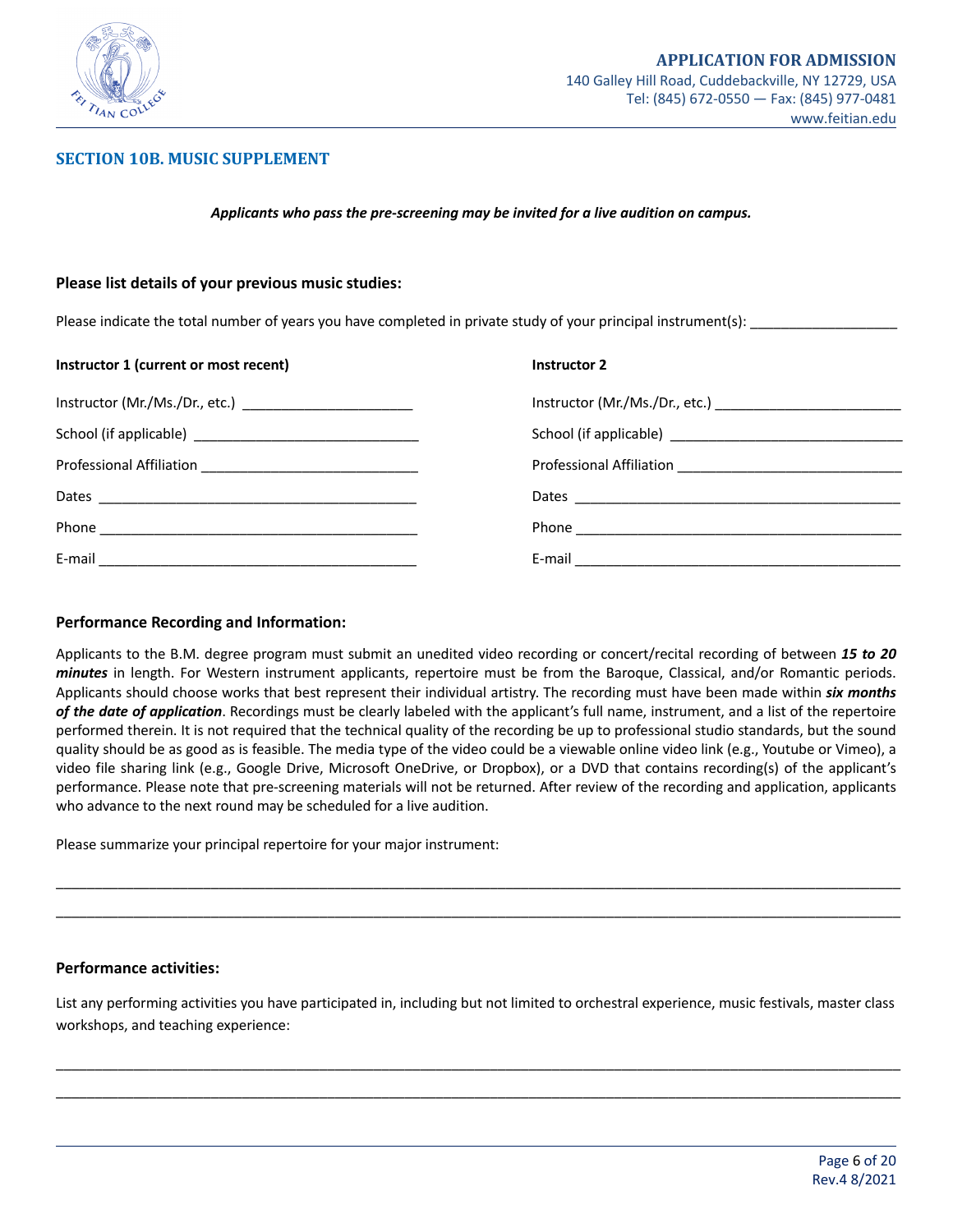

### **SECTION 10C. STAGE PRODUCTION AND DESIGN SUPPLEMENT**

*Applicants who pass the pre-screening may be invited for an interview on campus.*

#### **Please list details of your previous stage production and design studies and experience:**

Please indicate your areas of experience in stage production and design:

| □ Scenery and Set □ Lighting □ Sound □ Stage Management □ Costumes □ Other (please specify): |
|----------------------------------------------------------------------------------------------|
|----------------------------------------------------------------------------------------------|

| Studio/School 1 (current or most recent)                    | Studio/School 2                              |
|-------------------------------------------------------------|----------------------------------------------|
|                                                             |                                              |
| Instructor (Mr./Ms./Dr., etc.) ____________________________ |                                              |
|                                                             | Professional Affiliation <b>Example 2018</b> |
|                                                             |                                              |
| Phone / Email                                               |                                              |

#### **Portfolio and Information:**

Applicants to the B.F.A. in Stage Production and Design degree program must submit a portfolio including any and all material relevant to the applicant's prior experiences as a stage technician or designer. The portfolio must be clearly labeled with the applicant's full name and a list of the materials contained. After review of the portfolio and application, applicants who advance to the next round may be scheduled for an interview. Please note that pre-screening materials will not be returned.

Please summarize any experience you have in theater design, stagecraft, lighting, costume design, construction, drama, acting, or any other area in the performing arts: \_\_\_\_\_\_\_\_\_\_\_\_\_\_\_\_\_\_\_\_\_\_\_\_\_\_\_\_\_\_\_\_\_\_\_\_\_\_\_\_\_\_\_\_\_\_\_\_\_\_\_\_\_\_\_\_\_\_\_\_\_\_\_\_\_\_\_\_\_\_\_\_\_\_\_\_\_\_\_\_ \_\_\_\_\_\_\_\_\_\_\_\_\_\_\_\_\_\_\_\_\_\_\_\_\_\_\_\_\_\_\_\_\_\_\_\_\_\_\_\_\_\_\_\_\_\_\_\_\_\_\_\_\_\_\_\_\_\_\_\_\_\_\_\_\_\_\_\_\_\_\_\_\_\_\_\_\_\_\_\_\_\_\_\_\_\_\_\_\_\_\_\_\_\_\_\_\_\_\_\_\_\_\_\_\_\_\_\_

\_\_\_\_\_\_\_\_\_\_\_\_\_\_\_\_\_\_\_\_\_\_\_\_\_\_\_\_\_\_\_\_\_\_\_\_\_\_\_\_\_\_\_\_\_\_\_\_\_\_\_\_\_\_\_\_\_\_\_\_\_\_\_\_\_\_\_\_\_\_\_\_\_\_\_\_\_\_\_\_\_\_\_\_\_\_\_\_\_\_\_\_\_\_\_\_\_\_\_\_\_\_\_\_\_\_\_\_\_ \_\_\_\_\_\_\_\_\_\_\_\_\_\_\_\_\_\_\_\_\_\_\_\_\_\_\_\_\_\_\_\_\_\_\_\_\_\_\_\_\_\_\_\_\_\_\_\_\_\_\_\_\_\_\_\_\_\_\_\_\_\_\_\_\_\_\_\_\_\_\_\_\_\_\_\_\_\_\_\_\_\_\_\_\_\_\_\_\_\_\_\_\_\_\_\_\_\_\_\_\_\_\_\_\_\_\_\_\_

#### **Performance activities:**

List any performing arts activities you have participated in, including but not limited to stage technician experience: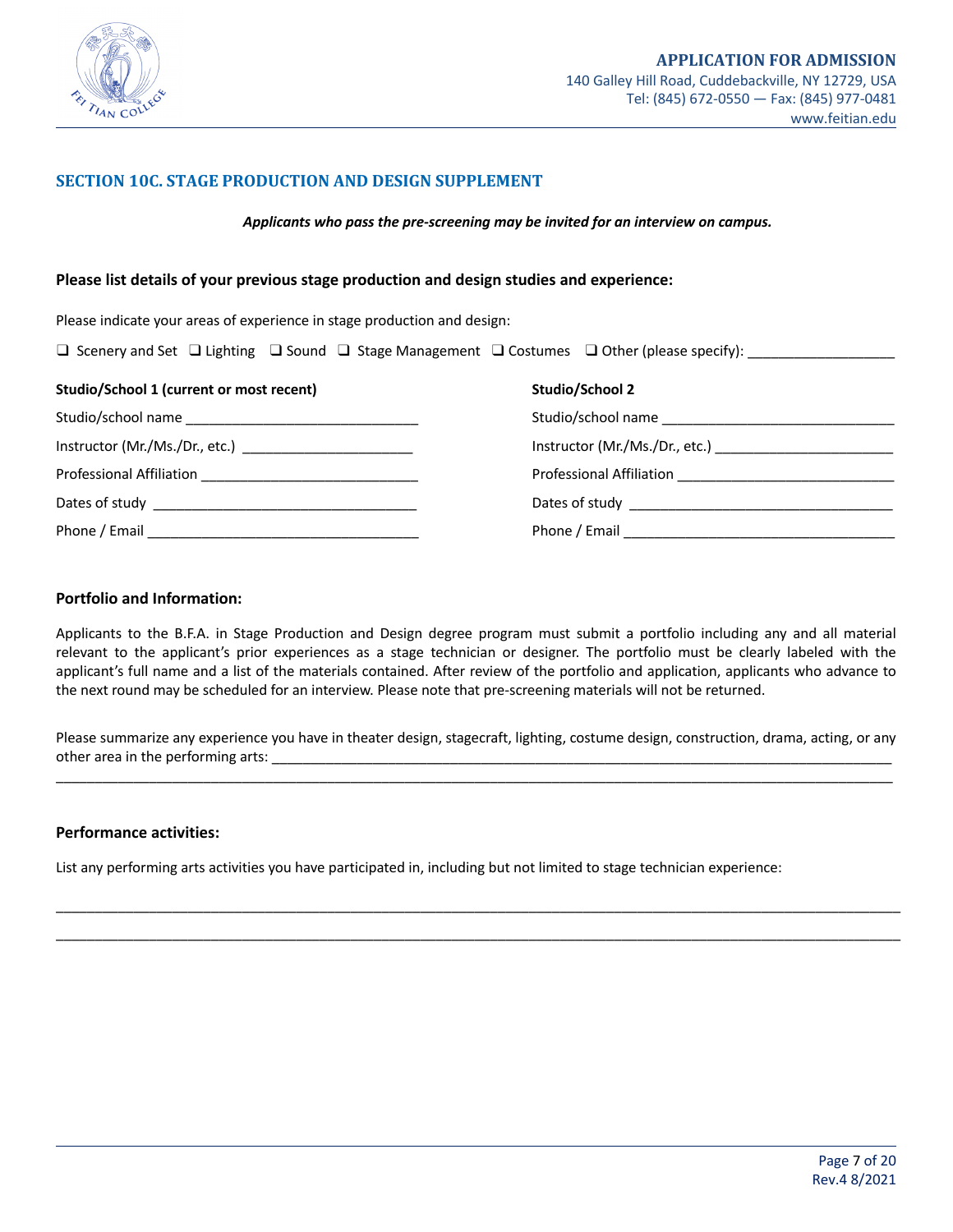

## **SECTION 11A. DANCE INSTRUCTOR EVALUATION (舞蹈教師評語)**

**To be completed by the applicant** 學生填寫

After completing all the relevant questions below, please provide your signature in the space indicated, and give it to your evaluating instructor along with the rest of **section 11A**.

Section *11D*should be completed by an instructor who has taught you an *academic subject*.

Each evaluation should be submitted directly from the evaluating instructor to Fei Tian College. If the instructor must submit the evaluation via mail, please also provide the instructor with a stamped envelope addressed to Fei Tian College.

| Applicant's Official Name                  | Chinese Name                                         |
|--------------------------------------------|------------------------------------------------------|
| Applicant's Address                        | Applicant's current or most recently attended school |
| Number and Street                          | School name                                          |
| City/Town, State/Province, Zip/Postal Code | City/Town, State/Province, Zip/Postal Code           |
| Country                                    | Country                                              |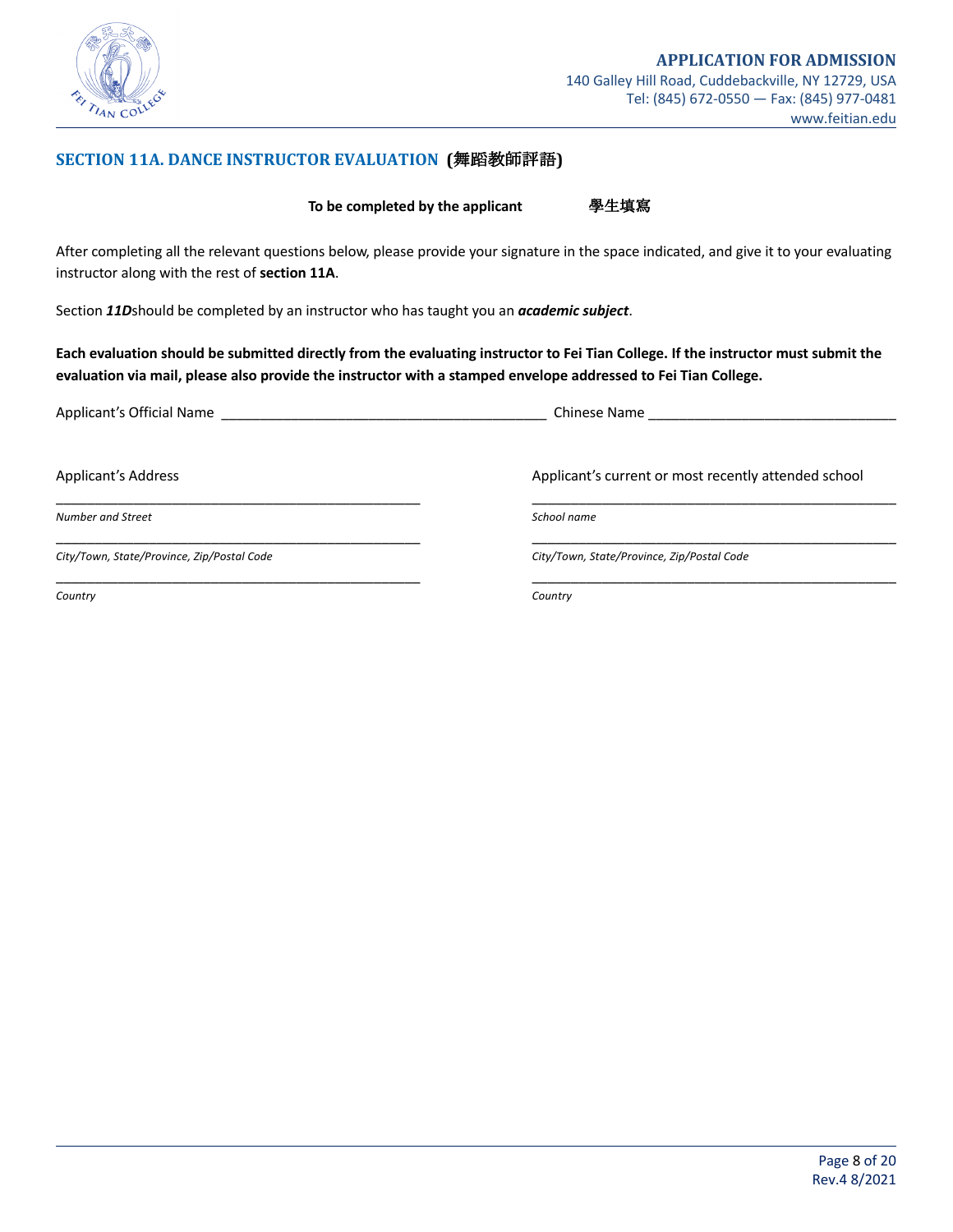

### **SECTION 11A. DANCE INSTRUCTOR EVALUATION (**舞蹈教師評語**)**

### **To be completed by the evaluating instructor – Part I** ""教師填寫**:** 第一部分

Fei Tian College finds candid evaluations helpful in choosing from among highly qualified candidates. Please submit your references promptly.

### 您的評語將幫助我們選拔最好的學生。請即時遞交您的回覆,並簽字。

| Area/Country Code 區域號                                                                    | Number & Street 街道 City/Town 城鎮 County/ Parish 區縣 State/Province 省份 Zip/Postal Code 郵政編碼 Country 國家<br>Instructor's Telephone 電話: ( ______ ) ___________________  Instructor's E-mail 電子信箱: ________________________________ |
|------------------------------------------------------------------------------------------|------------------------------------------------------------------------------------------------------------------------------------------------------------------------------------------------------------------------------|
| How long have you known this student and in what context? 您認識該學生有多長時間? 以何種身份?            |                                                                                                                                                                                                                              |
| What are the first words that come to your mind to describe this student? 什麼詞彙最恰當形容這個學生? |                                                                                                                                                                                                                              |
|                                                                                          |                                                                                                                                                                                                                              |
| To be completed by the evaluating instructor - Part II                                   | 教師填寫:第二部分                                                                                                                                                                                                                    |

Please write whatever you think is important about this student, including a description of artistic and personal characteristics, as demonstrated in your classroom. We welcome information that will help us differentiate this student from others. (Feel free to attach an additional sheet or another reference you may have prepared on behalf of this student.)

請詳述該學生在藝術、個性及課堂等方面的表現。歡迎您提供任何有關資料,幫助我們了解該學生區別他人之處。如果您對 該學生曾準備過推薦函,歡迎附加。

\_\_\_\_\_\_\_\_\_\_\_\_\_\_\_\_\_\_\_\_\_\_\_\_\_\_\_\_\_\_\_\_\_\_\_\_\_\_\_\_\_\_\_\_\_\_\_\_\_\_\_\_\_\_\_\_\_\_\_\_\_\_\_\_\_\_\_\_\_\_\_\_\_\_\_\_\_\_\_\_\_\_\_\_\_\_\_\_\_\_\_\_\_\_\_\_\_\_\_\_\_\_\_\_\_\_\_\_\_ \_\_\_\_\_\_\_\_\_\_\_\_\_\_\_\_\_\_\_\_\_\_\_\_\_\_\_\_\_\_\_\_\_\_\_\_\_\_\_\_\_\_\_\_\_\_\_\_\_\_\_\_\_\_\_\_\_\_\_\_\_\_\_\_\_\_\_\_\_\_\_\_\_\_\_\_\_\_\_\_\_\_\_\_\_\_\_\_\_\_\_\_\_\_\_\_\_\_\_\_\_\_\_\_\_\_\_\_\_ \_\_\_\_\_\_\_\_\_\_\_\_\_\_\_\_\_\_\_\_\_\_\_\_\_\_\_\_\_\_\_\_\_\_\_\_\_\_\_\_\_\_\_\_\_\_\_\_\_\_\_\_\_\_\_\_\_\_\_\_\_\_\_\_\_\_\_\_\_\_\_\_\_\_\_\_\_\_\_\_\_\_\_\_\_\_\_\_\_\_\_\_\_\_\_\_\_\_\_\_\_\_\_\_\_\_\_\_\_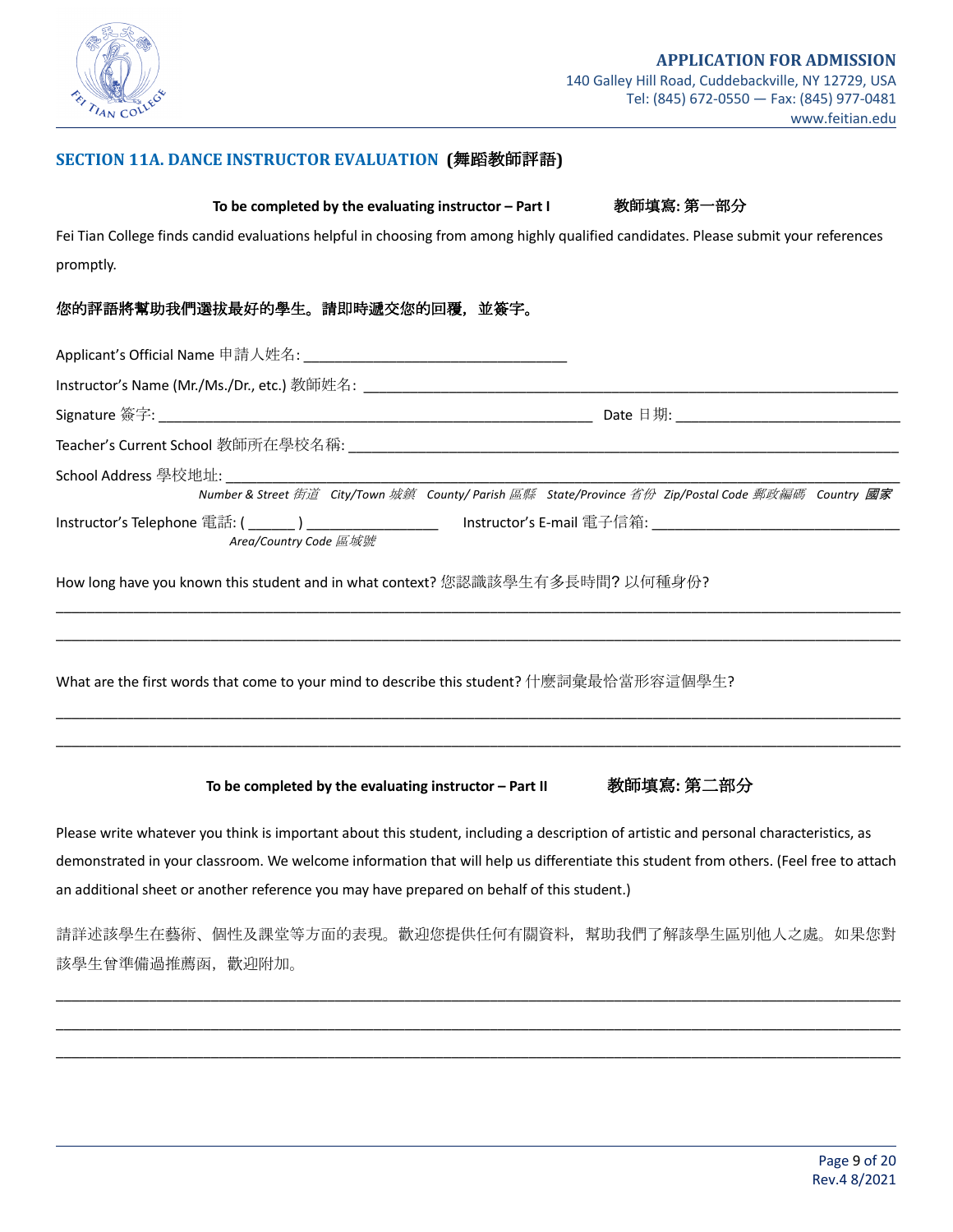

**To be completed by the evaluating instructor – Part III** 教師填寫**:** 第三部分

Compared to other students in his or her class year, how do you rate this student in terms of the following: 與同班同學相比,您對此學生在以下方面的評語是:

|                                                  | 較差<br><b>Below</b><br>Average | 一般<br>Average | 妊<br>Good | 優秀<br><b>Excellent</b><br>(top 10%) | 特別優秀<br><b>Exceptional</b><br>(top 1%) |
|--------------------------------------------------|-------------------------------|---------------|-----------|-------------------------------------|----------------------------------------|
| Qualities in Classical Chinese Dance 中國古典舞素養     |                               |               |           |                                     |                                        |
| Physical bearing 身韻韻味                            |                               |               |           |                                     |                                        |
| Techniques in Classical Chinese Dance 中國舞技術、技巧能力 |                               |               |           |                                     |                                        |
| Artistic performance abilities 藝術表現能力            |                               |               |           |                                     |                                        |
| Style in ethnic dance 民族民間舞風格                    |                               |               |           |                                     |                                        |
| Stage performance experience 舞台實踐演出經驗            |                               |               |           |                                     |                                        |
| Achievements in dance 舞蹈專業特殊成績                   |                               |               |           |                                     |                                        |
| Musicality 樂感                                    |                               |               |           |                                     |                                        |
| Creative potential 創作潛質                          |                               |               |           |                                     |                                        |
| Teaching potential 教學潛質                          |                               |               |           |                                     |                                        |
| Abilities in imitation and acceptance 模仿能力與接受能力  |                               |               |           |                                     |                                        |
| Artistic qualities 舞蹈藝術素養                        |                               |               |           |                                     |                                        |
| Integrity 人品                                     |                               |               |           |                                     |                                        |
| Concern for others 關心他人                          |                               |               |           |                                     |                                        |
| Self confidence 自信                               |                               |               |           |                                     |                                        |
| OVERALL 總體評價                                     |                               |               |           |                                     |                                        |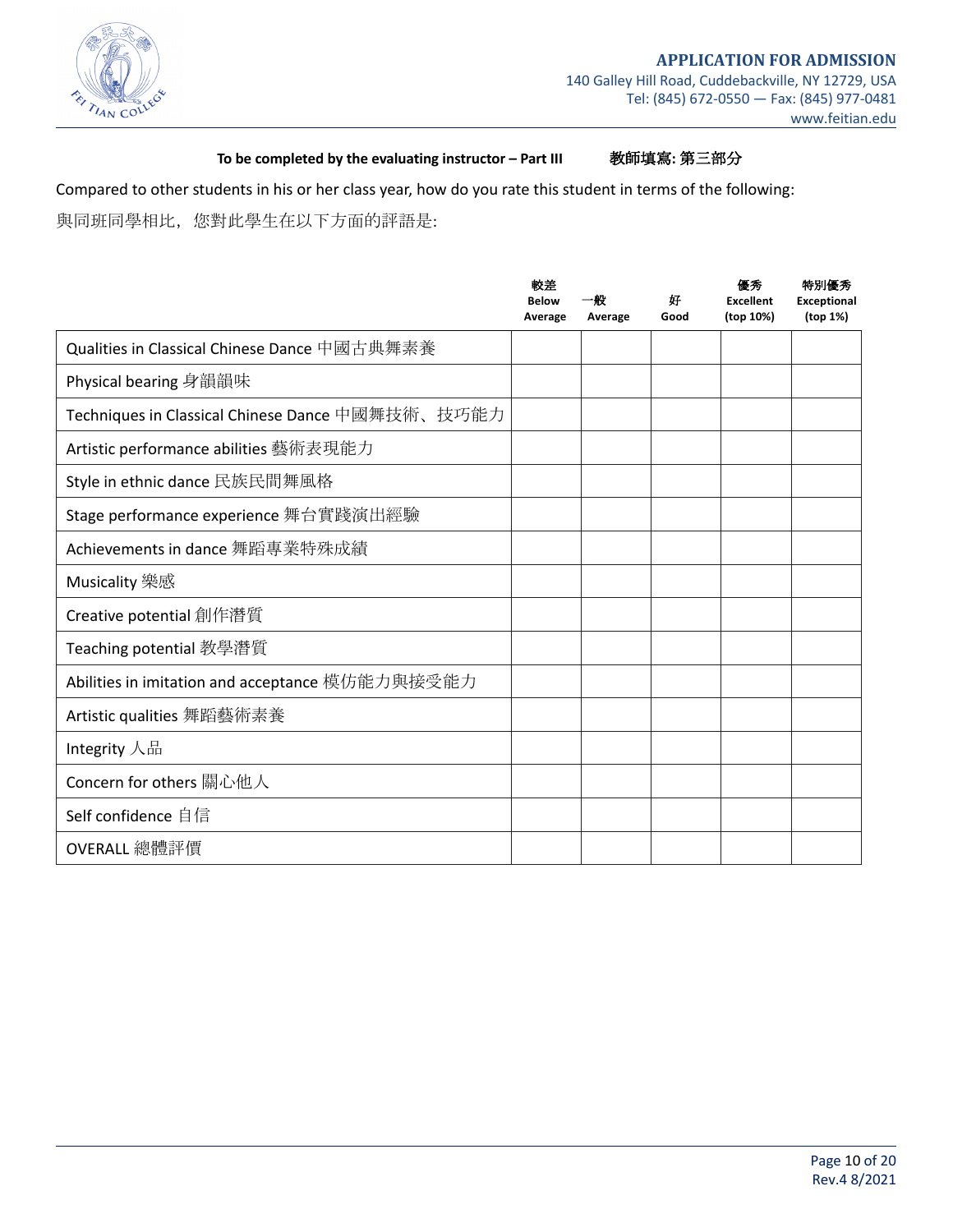

### **SECTION 11B. MUSIC INSTRUCTOR EVALUATION (**音樂教師評語**)**

**To be completed by the applicant** 學生填寫

After completing all the relevant questions below, please provide your signature in the space indicated, and give it to your evaluating instructor along with the rest of **section 11B**.

Section *11D* should be completed by an instructor who has taught you an *academic subject*.

Each evaluation should be submitted directly from the evaluating instructor to Fei Tian College. If the instructor must submit the evaluation via mail, please also provide the instructor with a stamped envelope addressed to Fei Tian College.

| Applicant's Official Name                  | Chinese Name <b>Chinese</b> Name                     |
|--------------------------------------------|------------------------------------------------------|
| <b>Applicant's Address</b>                 | Applicant's current or most recently attended school |
| Number and Street                          | School name                                          |
| City/Town, State/Province, Zip/Postal Code | City/Town, State/Province, Zip/Postal Code           |
| Country                                    | Country                                              |
|                                            |                                                      |

Applicant's Signature \_\_\_\_\_\_\_\_\_\_\_\_\_\_\_\_\_\_\_\_\_\_\_\_\_\_\_\_\_\_\_\_\_\_\_\_\_\_\_\_\_\_\_\_\_\_\_\_\_\_\_ Date \_\_\_\_\_\_\_\_\_\_\_\_\_\_\_\_\_\_\_\_\_\_\_\_\_\_\_

 *mm/dd/yyyy*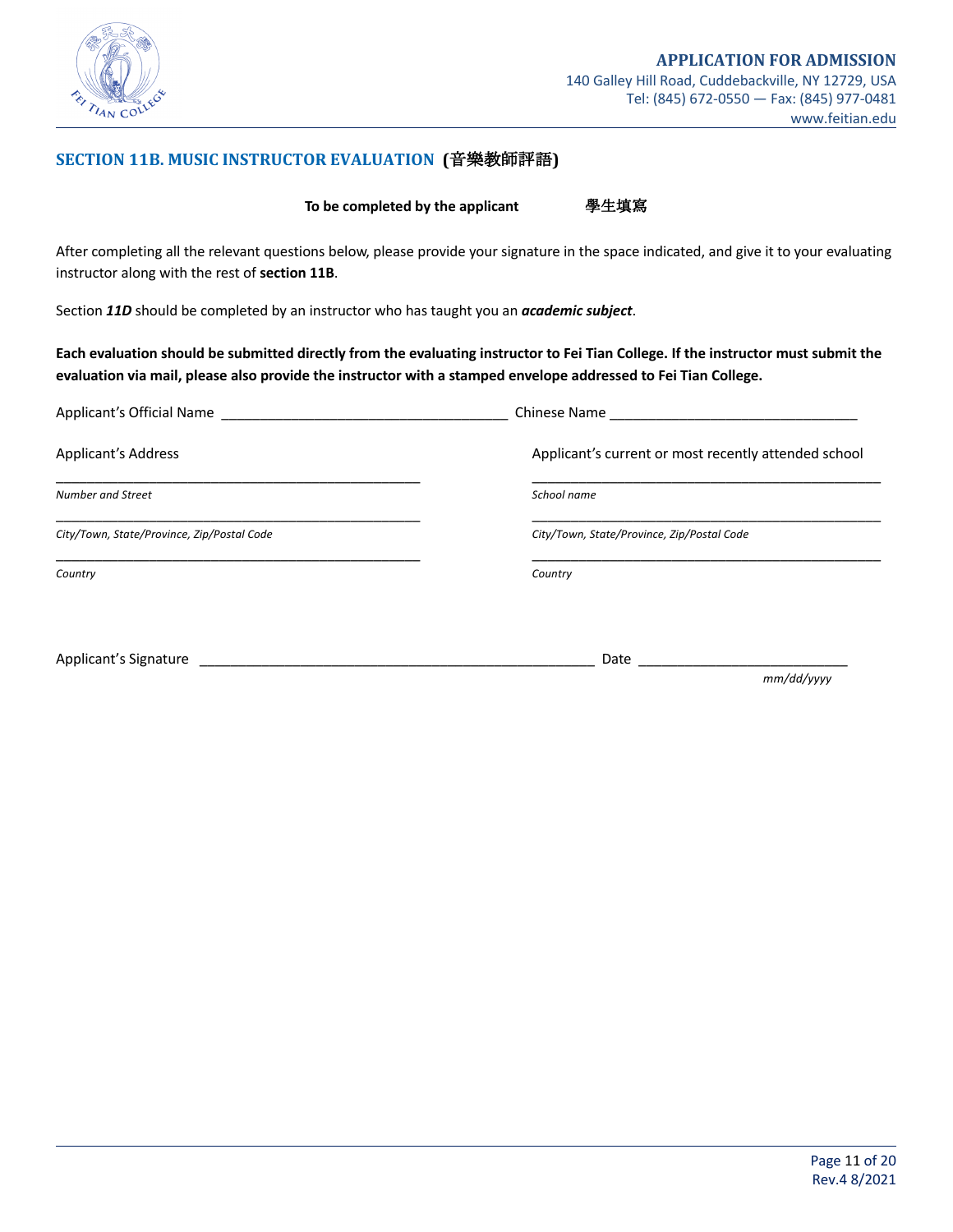

#### **To be completed by the evaluating instructor – Part I** 教師填寫**:** 第一部分

Fei Tian College finds candid evaluations helpful in choosing from among highly qualified candidates. Please submit your references promptly, and **please remember to sign in the space provided.**

### 您的評語將幫助我們選拔最好的學生。請即時遞交您的回覆,並簽字。

| School Address 學校地址:                                                                                                                                                                                                                           |  |
|------------------------------------------------------------------------------------------------------------------------------------------------------------------------------------------------------------------------------------------------|--|
| Number & Street 街道 City/Town 妭鎮 County/ Parish 區縣 State/Province 省份 Zip/Postal Code 郵政編碼 Country 國家<br>Instructor's Telephone 電話: ( _______ ) ____________________ Instructor's E-mail 電子信箱: ________________________<br>Area/Country Code 區域號 |  |
| How long have you known this student and in what context? 您認識該學生有多長時間? 以何種身份?                                                                                                                                                                  |  |
| What are the first words that come to your mind to describe this student? 什麼詞彙最恰當形容這個學生?                                                                                                                                                       |  |
|                                                                                                                                                                                                                                                |  |

**To be completed by the evaluating instructor – Part II** 教師填寫**:** 第二部分

Please write whatever you think is important about this student, including a description of artistic and personal characteristics, as demonstrated in your classroom. We welcome information that will help us differentiate this student from others. (Feel free to attach an additional sheet or another reference you may have prepared on behalf of this student.)

請詳述該學生在藝術、個性及課堂等方面的表現。歡迎您提供任何有關資料,幫助我們了解該學生區別他人之處。如果您對 該學生曾準備過推薦函,歡迎附加。

\_\_\_\_\_\_\_\_\_\_\_\_\_\_\_\_\_\_\_\_\_\_\_\_\_\_\_\_\_\_\_\_\_\_\_\_\_\_\_\_\_\_\_\_\_\_\_\_\_\_\_\_\_\_\_\_\_\_\_\_\_\_\_\_\_\_\_\_\_\_\_\_\_\_\_\_\_\_\_\_\_\_\_\_\_\_\_\_\_\_\_\_\_\_\_\_\_\_\_\_\_\_\_\_\_\_\_\_\_ \_\_\_\_\_\_\_\_\_\_\_\_\_\_\_\_\_\_\_\_\_\_\_\_\_\_\_\_\_\_\_\_\_\_\_\_\_\_\_\_\_\_\_\_\_\_\_\_\_\_\_\_\_\_\_\_\_\_\_\_\_\_\_\_\_\_\_\_\_\_\_\_\_\_\_\_\_\_\_\_\_\_\_\_\_\_\_\_\_\_\_\_\_\_\_\_\_\_\_\_\_\_\_\_\_\_\_\_\_ \_\_\_\_\_\_\_\_\_\_\_\_\_\_\_\_\_\_\_\_\_\_\_\_\_\_\_\_\_\_\_\_\_\_\_\_\_\_\_\_\_\_\_\_\_\_\_\_\_\_\_\_\_\_\_\_\_\_\_\_\_\_\_\_\_\_\_\_\_\_\_\_\_\_\_\_\_\_\_\_\_\_\_\_\_\_\_\_\_\_\_\_\_\_\_\_\_\_\_\_\_\_\_\_\_\_\_\_\_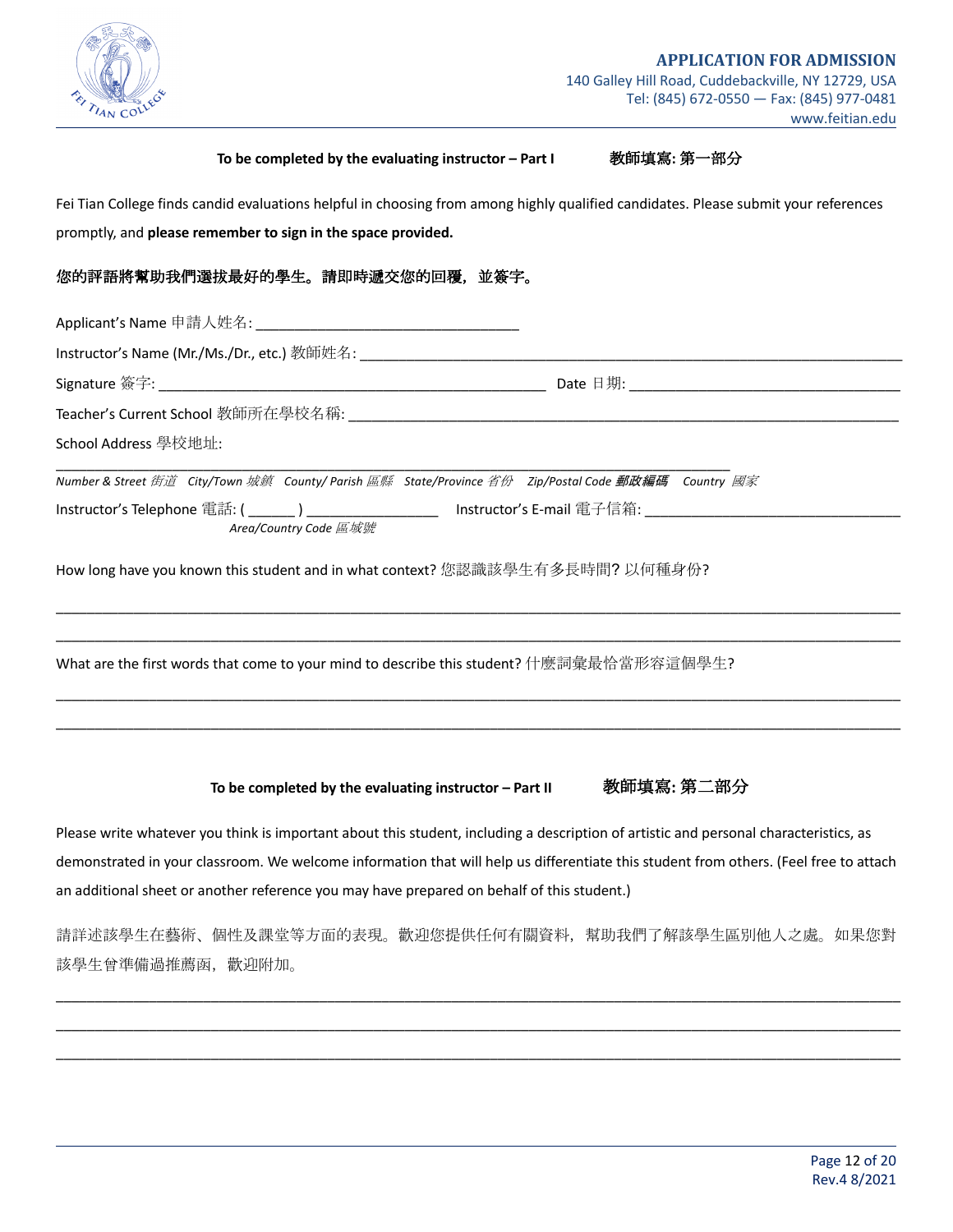

### **To be completed by the evaluating instructor – Part III**!!!!!!!教師填寫**:** 第三部分

Compared to other students in his or her class year, how do you rate this student in terms of the following: 與同班同學相比,您對此學生在以下方面的評語是:

|                                   | 較差<br><b>Below</b><br>Average | 一般<br>Average | 好<br>Good | 優秀<br><b>Excellent</b><br>(top 10%) | 特別優秀<br><b>Exceptional</b><br>(top 1%) |
|-----------------------------------|-------------------------------|---------------|-----------|-------------------------------------|----------------------------------------|
| Scales 音階                         |                               |               |           |                                     |                                        |
| Intonation 音準                     |                               |               |           |                                     |                                        |
| Musicality 樂感                     |                               |               |           |                                     |                                        |
| Sense of rhythm 節奏感               |                               |               |           |                                     |                                        |
| Comprehension abilities 理解力       |                               |               |           |                                     |                                        |
| Mastery of the instrument 對樂器的掌握性 |                               |               |           |                                     |                                        |
| Attitude to learning 學習態度         |                               |               |           |                                     |                                        |
| Stage presence 台風                 |                               |               |           |                                     |                                        |
| Motivation 積極性                    |                               |               |           |                                     |                                        |
| Potential 潛力                      |                               |               |           |                                     |                                        |
| Integrity 人品                      |                               |               |           |                                     |                                        |
| Concern for others 關心他人           |                               |               |           |                                     |                                        |
| Self confidence 自信                |                               |               |           |                                     |                                        |
| OVERALL 總體評價                      |                               |               |           |                                     |                                        |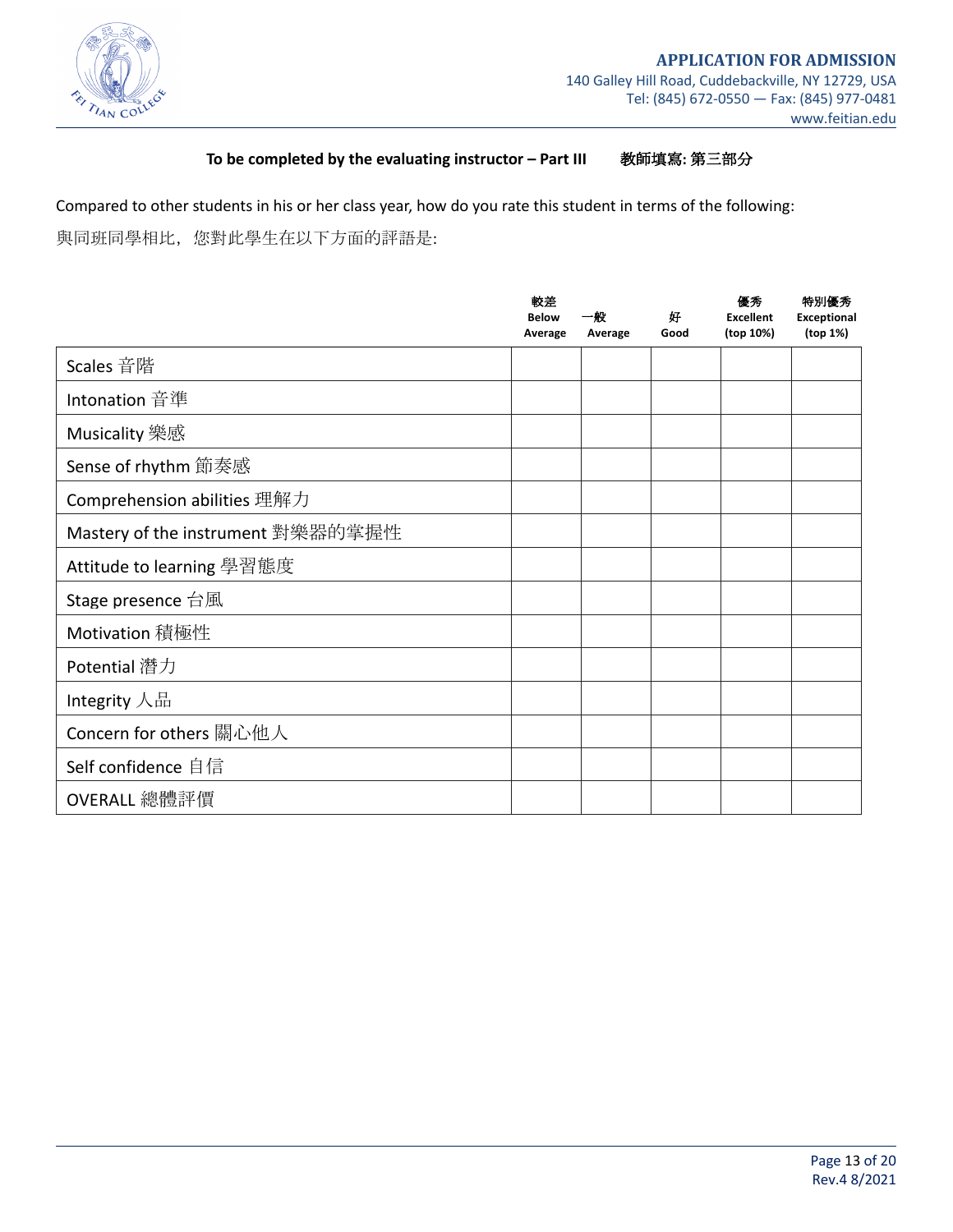

### **SECTION 11C. OTHER ARTS INSTRUCTOR EVALUATION (**教師評語**)**

**To be completed by the applicant** 學生填寫

After completing all the relevant questions below, please provide your signature in the space indicated, and give it to your evaluating instructor along with the rest of **section 11C**.

Section *11D* should be completed by an instructor who has taught you an *academic subject*.

Each evaluation should be submitted directly from the evaluating instructor to Fei Tian College. If the instructor must submit the evaluation via mail, please also provide the instructor with a stamped envelope addressed to Fei Tian College.

| Applicant's Official Name                  | Chinese Name                                         |
|--------------------------------------------|------------------------------------------------------|
| <b>Applicant's Address</b>                 | Applicant's current or most recently attended school |
| <b>Number and Street</b>                   | School name                                          |
| City/Town, State/Province, Zip/Postal Code | City/Town, State/Province, Zip/Postal Code           |
| Country                                    | Country                                              |
|                                            |                                                      |

Applicant's Signature \_\_\_\_\_\_\_\_\_\_\_\_\_\_\_\_\_\_\_\_\_\_\_\_\_\_\_\_\_\_\_\_\_\_\_\_\_\_\_\_\_\_\_\_\_\_\_\_\_\_\_ Date \_\_\_\_\_\_\_\_\_\_\_\_\_\_\_\_\_\_\_\_\_\_\_\_\_\_\_

 *mm/dd/yyyy*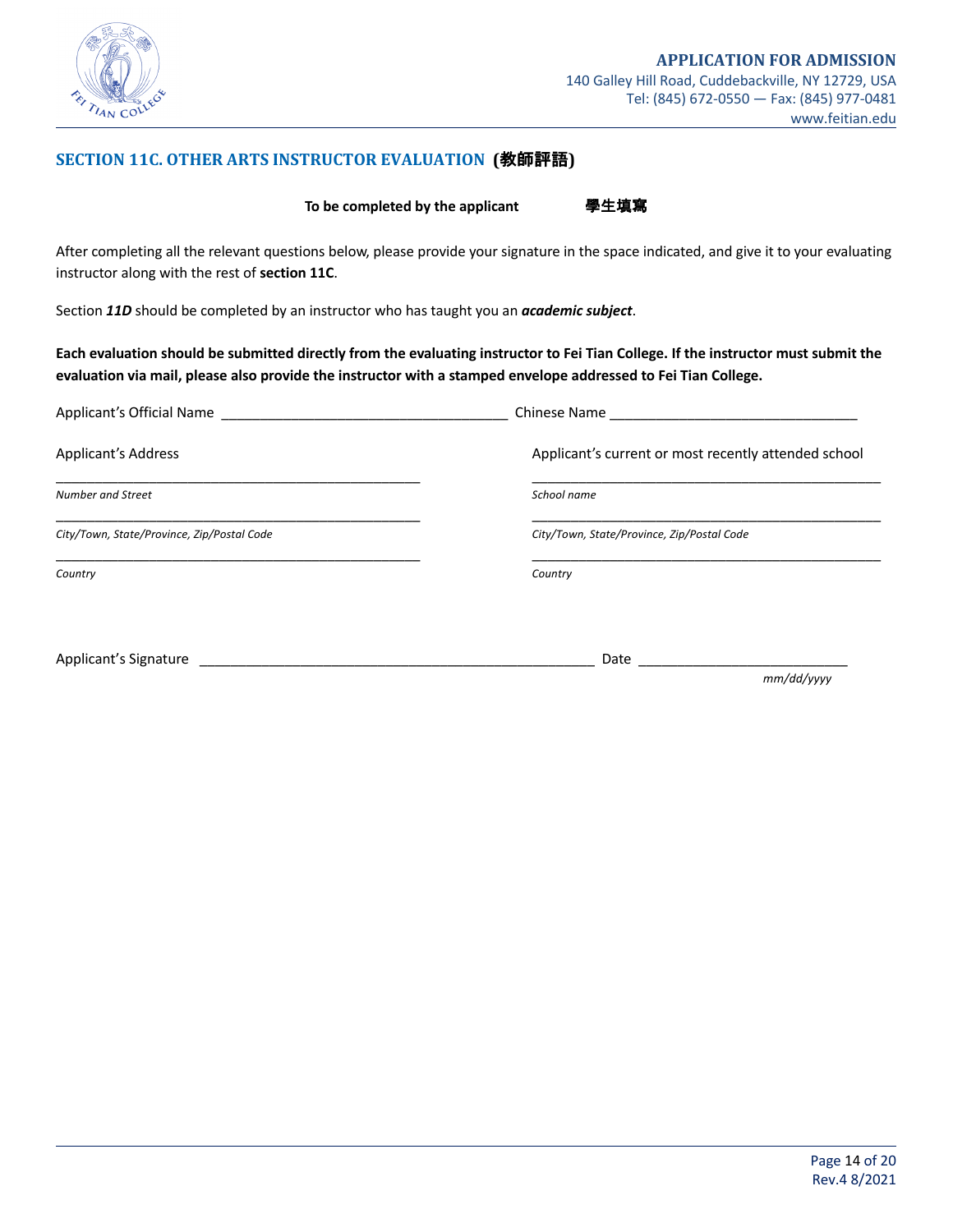

### **To be completed by the evaluating instructor – Part I** 教師填寫**:** 第一部分

Fei Tian College finds candid evaluations helpful in choosing from among highly qualified candidates. Please submit your references promptly, and **please remember to sign in the space provided.**

### 您的評語將幫助我們選拔最好的學生。請即時遞交您的回覆,並簽字。

| School Address 學校地址:                                                                                                                    |  |
|-----------------------------------------------------------------------------------------------------------------------------------------|--|
| Number & Street 街道 City/Town 城鎮 County/ Parish 區縣 State/Province 省份 Zip/Postal Code 郵政編碼 Country 國家                                     |  |
| Instructor's Telephone 電話: ( _______ ) ____________________  Instructor's E-mail 電子信箱: _______________________<br>Area/Country Code 區域號 |  |
| How long have you known this student and in what context? 您認識該學生有多長時間? 以何種身份?                                                           |  |
| What are the first words that come to your mind to describe this student? 什麼詞彙最恰當形容這個學生?                                                |  |
|                                                                                                                                         |  |
|                                                                                                                                         |  |

**To be completed by the evaluating instructor – Part II** 教師填寫**:** 第二部分

Please write whatever you think is important about this student, including a description of artistic and personal characteristics, as demonstrated in your classroom. We welcome information that will help us differentiate this student from others. (Feel free to attach an additional sheet or another reference you may have prepared on behalf of this student.)

請詳述該學生在藝術、個性及課堂等方面的表現。歡迎您提供任何有關資料,幫助我們了解該學生區別他人之處。如果您對 該學生曾準備過推薦函,歡迎附加。

\_\_\_\_\_\_\_\_\_\_\_\_\_\_\_\_\_\_\_\_\_\_\_\_\_\_\_\_\_\_\_\_\_\_\_\_\_\_\_\_\_\_\_\_\_\_\_\_\_\_\_\_\_\_\_\_\_\_\_\_\_\_\_\_\_\_\_\_\_\_\_\_\_\_\_\_\_\_\_\_\_\_\_\_\_\_\_\_\_\_\_\_\_\_\_\_\_\_\_\_\_\_\_\_\_\_\_\_\_ \_\_\_\_\_\_\_\_\_\_\_\_\_\_\_\_\_\_\_\_\_\_\_\_\_\_\_\_\_\_\_\_\_\_\_\_\_\_\_\_\_\_\_\_\_\_\_\_\_\_\_\_\_\_\_\_\_\_\_\_\_\_\_\_\_\_\_\_\_\_\_\_\_\_\_\_\_\_\_\_\_\_\_\_\_\_\_\_\_\_\_\_\_\_\_\_\_\_\_\_\_\_\_\_\_\_\_\_\_ \_\_\_\_\_\_\_\_\_\_\_\_\_\_\_\_\_\_\_\_\_\_\_\_\_\_\_\_\_\_\_\_\_\_\_\_\_\_\_\_\_\_\_\_\_\_\_\_\_\_\_\_\_\_\_\_\_\_\_\_\_\_\_\_\_\_\_\_\_\_\_\_\_\_\_\_\_\_\_\_\_\_\_\_\_\_\_\_\_\_\_\_\_\_\_\_\_\_\_\_\_\_\_\_\_\_\_\_\_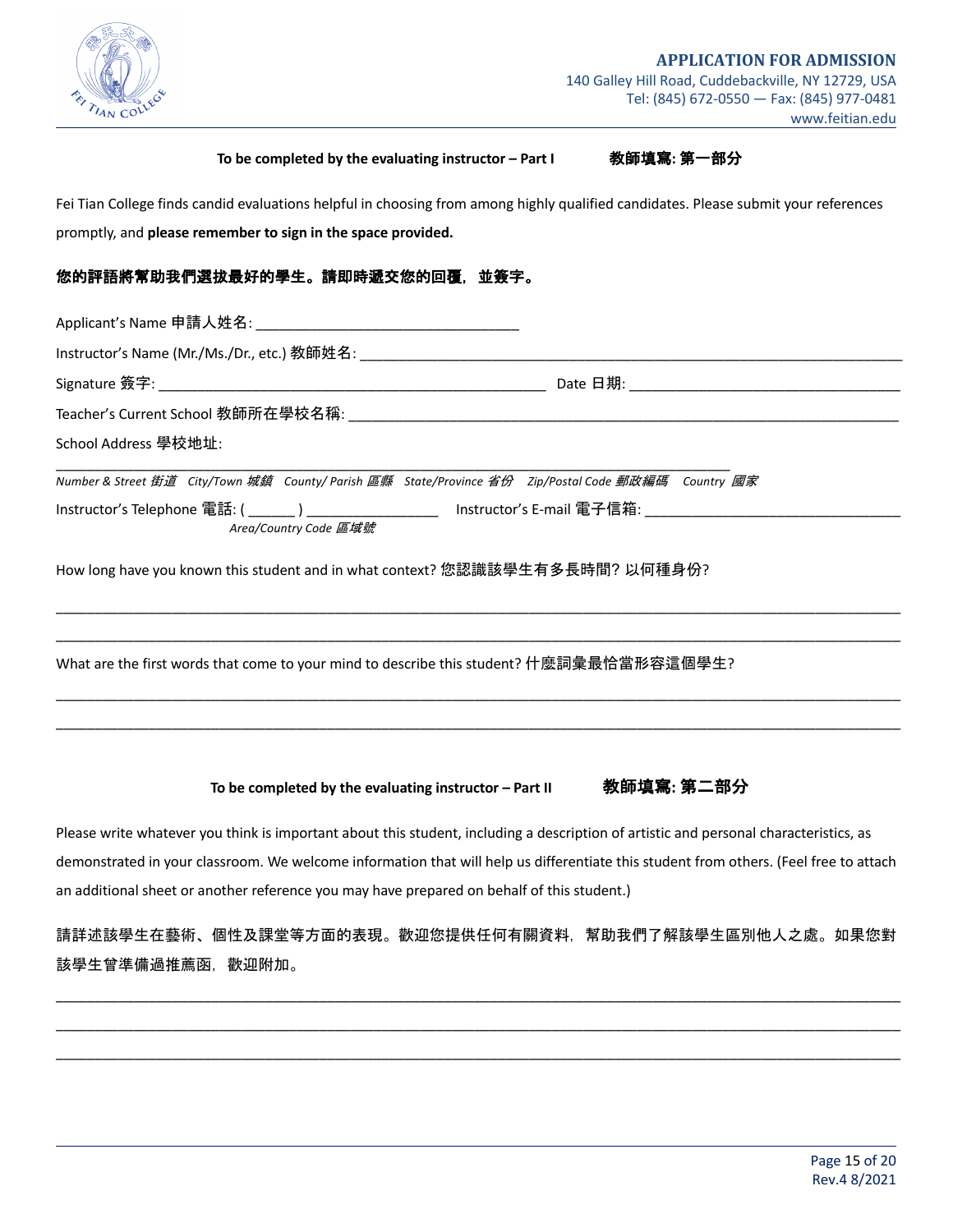

### **To be completed by the evaluating instructor – Part III**!!!!!!!教師填寫**:** 第三部分

Compared to other students in his or her class year, how do you rate this student in terms of the following:

# 與同班同學相比,您對此學生在以下方面的評語是:

|                                   | 較差<br><b>Below</b><br>Average | 一般<br>Average | 好<br>Good | 優秀<br><b>Excellent</b><br>(top 10%) | 特別優秀<br><b>Exceptional</b><br>(top 1%) |
|-----------------------------------|-------------------------------|---------------|-----------|-------------------------------------|----------------------------------------|
| Artistic achievement              |                               |               |           |                                     |                                        |
| Artistic promise                  |                               |               |           |                                     |                                        |
| Quality of artistic works         |                               |               |           |                                     |                                        |
| Creativity                        |                               |               |           |                                     |                                        |
| Disciplined work and study habits |                               |               |           |                                     |                                        |
| Maturity                          |                               |               |           |                                     |                                        |
| Motivation                        |                               |               |           |                                     |                                        |
| Leadership and Initiative         |                               |               |           |                                     |                                        |
| Integrity                         |                               |               |           |                                     |                                        |
| Reaction to setbacks              |                               |               |           |                                     |                                        |
| Concern for others                |                               |               |           |                                     |                                        |
| Self confidence                   |                               |               |           |                                     |                                        |
| Sense of responsibility           |                               |               |           |                                     |                                        |
| OVERALL 總體評價                      |                               |               |           |                                     |                                        |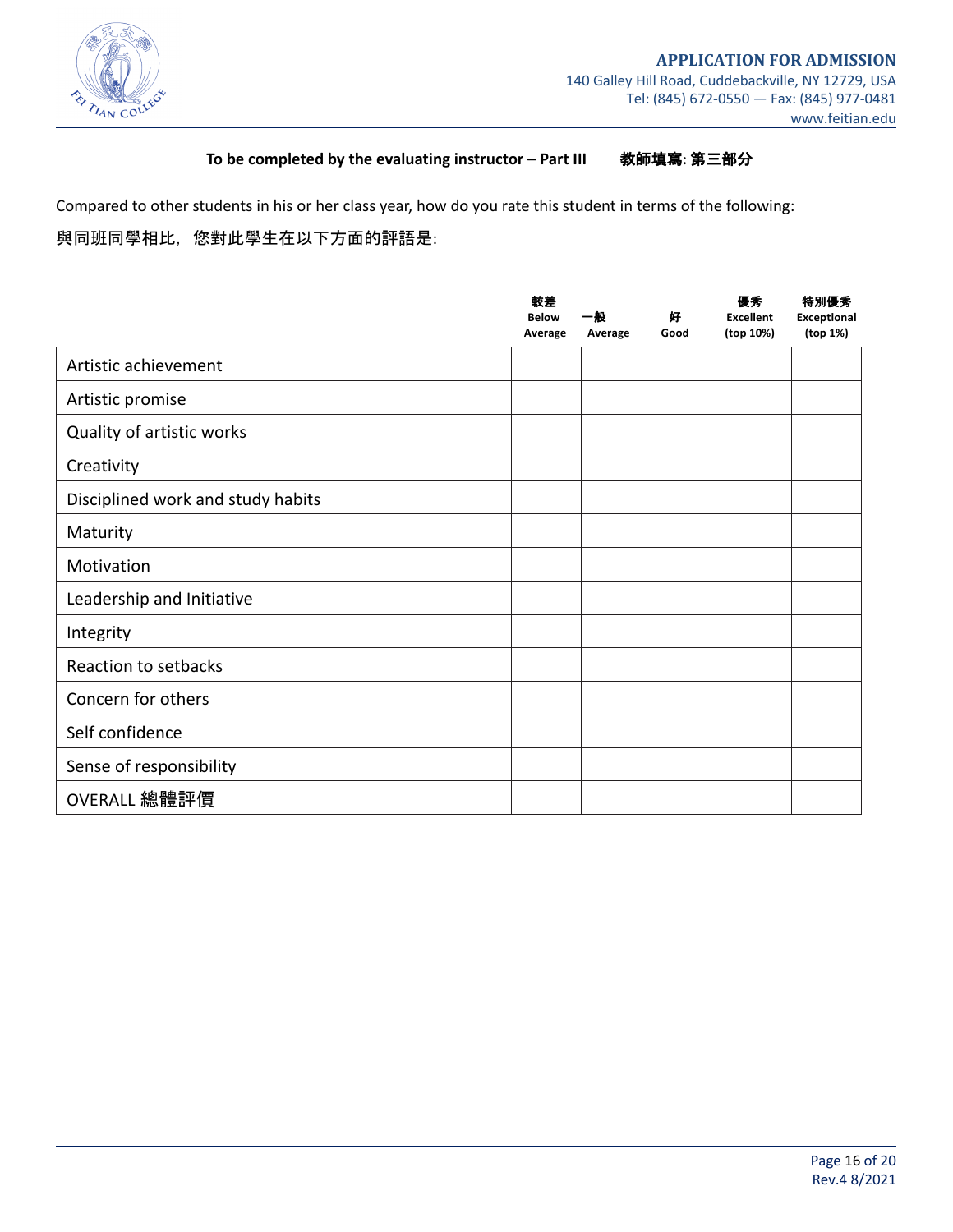

### **SECTION 11D. ACADEMIC INSTRUCTOR EVALUATION**

#### **To be completed by the applicant**

After completing all the relevant questions below, please provide your signature in the space indicated, and give it to your evaluating instructor along with the rest of **section 11D**.

Each evaluation should be submitted directly from the evaluating instructor to Fei Tian College. If the instructor must submit the evaluation via mail, please also provide the instructor with a stamped envelope addressed to Fei Tian College.

| Applicant's Official Name             | Chinese Name                                         |
|---------------------------------------|------------------------------------------------------|
| <b>Applicant's Address</b>            | Applicant's current or most recently attended school |
| Number and Street                     | School name                                          |
| City, State/Province, Zip/Postal Code | City, State/Province, Zip/Postal Code                |
| Country                               | Country                                              |
| Applicant's Signature                 | Date                                                 |
|                                       | mm/dd/yyyy                                           |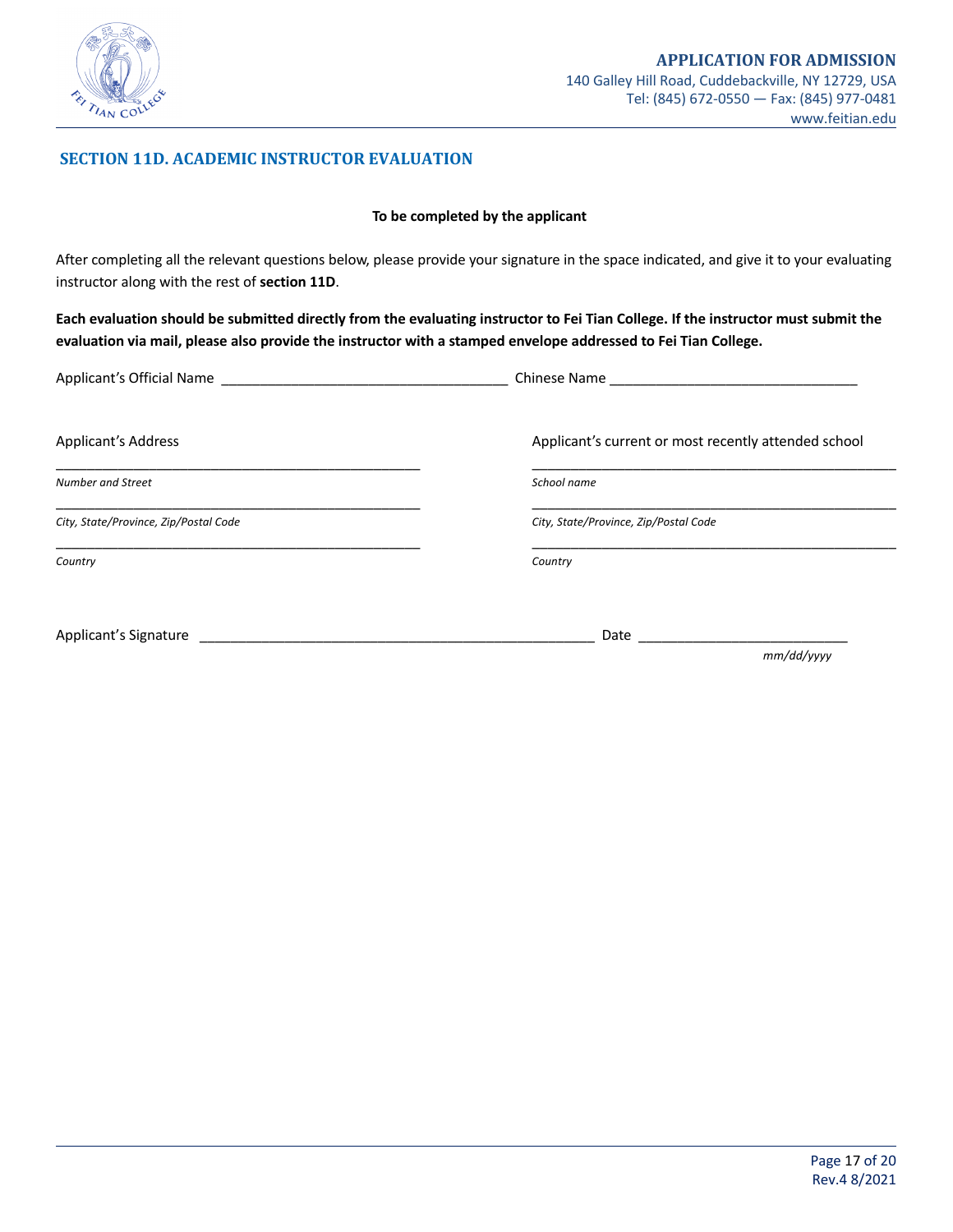

#### **To be completed by the evaluation instructor – Part I**

Fei Tian College finds candid evaluations helpful in choosing from among highly qualified candidates. Please submit your references promptly, and remember to sign in the space provided.

| Number & Street                                                                                                                                                                                                                                 | City/Town State/Province Zip/Postal Code Country |  |
|-------------------------------------------------------------------------------------------------------------------------------------------------------------------------------------------------------------------------------------------------|--------------------------------------------------|--|
| Area/Country Code                                                                                                                                                                                                                               |                                                  |  |
|                                                                                                                                                                                                                                                 |                                                  |  |
|                                                                                                                                                                                                                                                 |                                                  |  |
| List the courses you have taught this student, noting for each the student's year in school $(11^{th}, 12^{th})$ ; first-year, sophomore; etc.) and<br>the level of course difficulty (AP, IB, accelerated, honors, elective; 100-level; etc.): |                                                  |  |

#### **To be completed by the evaluating instructor – Part II**

\_\_\_\_\_\_\_\_\_\_\_\_\_\_\_\_\_\_\_\_\_\_\_\_\_\_\_\_\_\_\_\_\_\_\_\_\_\_\_\_\_\_\_\_\_\_\_\_\_\_\_\_\_\_\_\_\_\_\_\_\_\_\_\_\_\_\_\_\_\_\_\_\_\_\_\_\_\_\_\_\_\_\_\_\_\_\_\_\_\_\_\_\_\_\_\_\_\_\_\_\_\_\_\_\_\_\_\_

Please write whatever you think is important about this student, including a description of academic and personal characteristics, as demonstrated in your classroom. We welcome information that will help us differentiate this student from others. (Feel free to attach an additional sheet or another reference you may have prepared on behalf of this student.)

 $\mathcal{L}_\text{max} = \frac{1}{2} \sum_{i=1}^n \mathcal{L}_\text{max} = \frac{1}{2} \sum_{i=1}^n \mathcal{L}_\text{max} = \frac{1}{2} \sum_{i=1}^n \mathcal{L}_\text{max} = \frac{1}{2} \sum_{i=1}^n \mathcal{L}_\text{max} = \frac{1}{2} \sum_{i=1}^n \mathcal{L}_\text{max} = \frac{1}{2} \sum_{i=1}^n \mathcal{L}_\text{max} = \frac{1}{2} \sum_{i=1}^n \mathcal{L}_\text{max} = \frac{1}{2} \sum_{i=$  $\mathcal{L}_\mathcal{L} = \mathcal{L}_\mathcal{L} = \mathcal{L}_\mathcal{L} = \mathcal{L}_\mathcal{L} = \mathcal{L}_\mathcal{L} = \mathcal{L}_\mathcal{L} = \mathcal{L}_\mathcal{L} = \mathcal{L}_\mathcal{L} = \mathcal{L}_\mathcal{L} = \mathcal{L}_\mathcal{L} = \mathcal{L}_\mathcal{L} = \mathcal{L}_\mathcal{L} = \mathcal{L}_\mathcal{L} = \mathcal{L}_\mathcal{L} = \mathcal{L}_\mathcal{L} = \mathcal{L}_\mathcal{L} = \mathcal{L}_\mathcal{L}$  $\mathcal{L}_\mathcal{L} = \mathcal{L}_\mathcal{L} = \mathcal{L}_\mathcal{L} = \mathcal{L}_\mathcal{L} = \mathcal{L}_\mathcal{L} = \mathcal{L}_\mathcal{L} = \mathcal{L}_\mathcal{L} = \mathcal{L}_\mathcal{L} = \mathcal{L}_\mathcal{L} = \mathcal{L}_\mathcal{L} = \mathcal{L}_\mathcal{L} = \mathcal{L}_\mathcal{L} = \mathcal{L}_\mathcal{L} = \mathcal{L}_\mathcal{L} = \mathcal{L}_\mathcal{L} = \mathcal{L}_\mathcal{L} = \mathcal{L}_\mathcal{L}$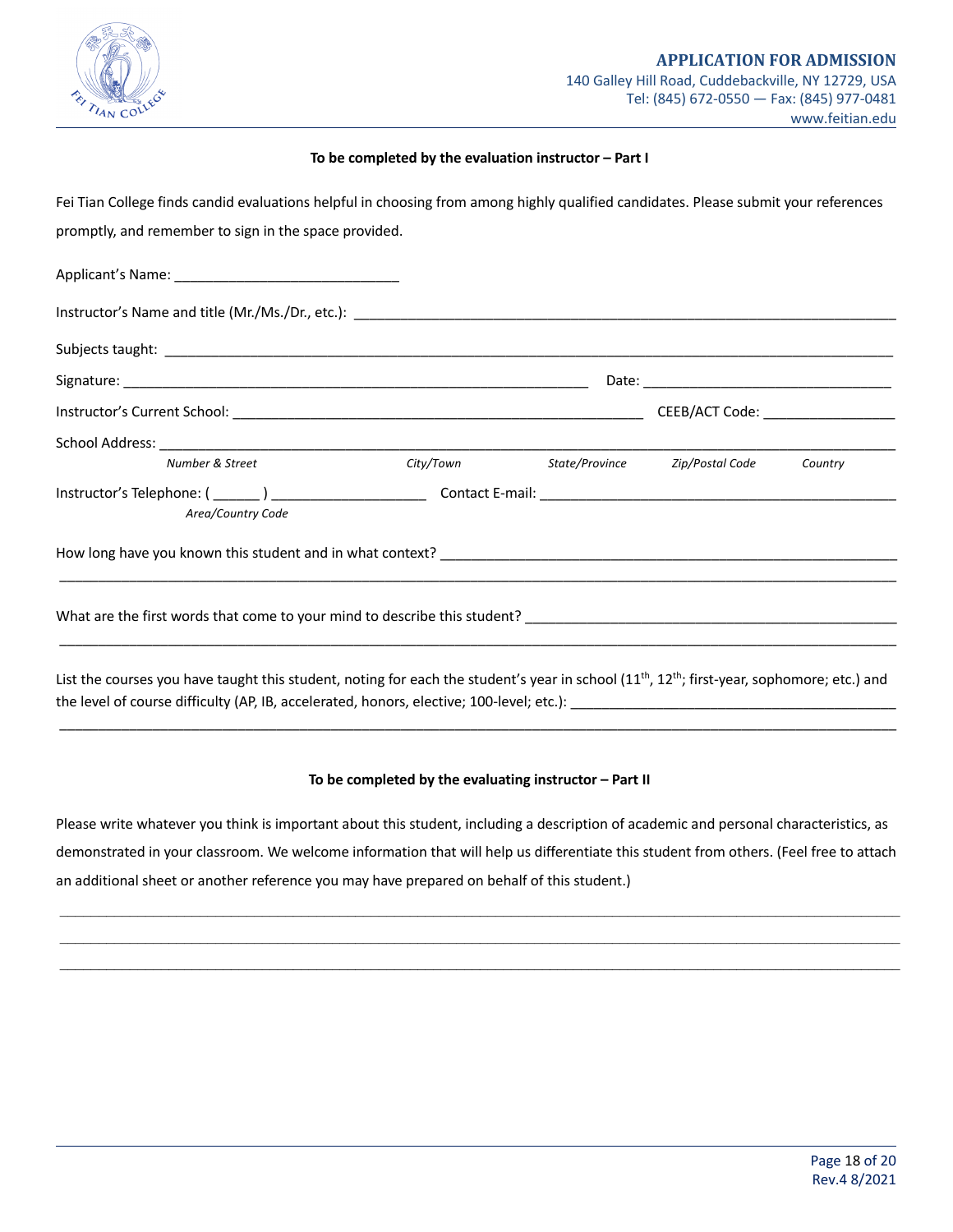

### **To be completed by the evaluating instructor – Part III**

Compared to other students in his or her class year, how do you rate this student in terms of the following:

|                            | <b>Below</b><br>Average | Average | Good | <b>Excellent</b><br>(top 10%) | Exceptional<br>(top 1%) |
|----------------------------|-------------------------|---------|------|-------------------------------|-------------------------|
| Academic achievement       |                         |         |      |                               |                         |
| Intellectual promise       |                         |         |      |                               |                         |
| Quality of writing         |                         |         |      |                               |                         |
| Creative, original thought |                         |         |      |                               |                         |
| Disciplined work habits    |                         |         |      |                               |                         |
| Maturity                   |                         |         |      |                               |                         |
| Motivation                 |                         |         |      |                               |                         |
| Leadership                 |                         |         |      |                               |                         |
| Integrity                  |                         |         |      |                               |                         |
| Reaction to setbacks       |                         |         |      |                               |                         |
| Concern for others         |                         |         |      |                               |                         |
| Self-confidence            |                         |         |      |                               |                         |
| Initiative, independence   |                         |         |      |                               |                         |
| Sense of responsibility    |                         |         |      |                               |                         |
| <b>OVERALL</b>             |                         |         |      |                               |                         |